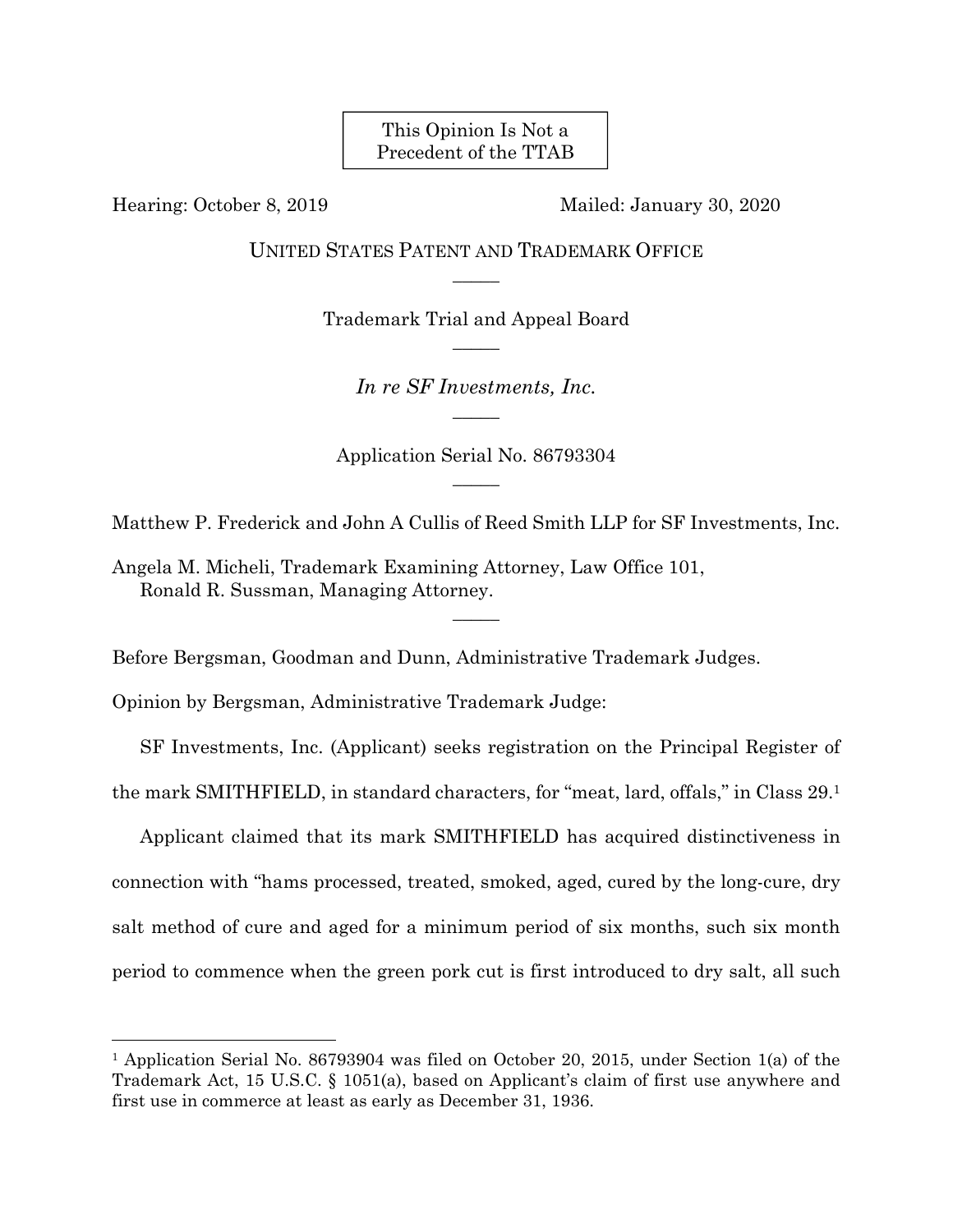salting, processing, treating, smoking, curing, and aging to be done within the corporate limits of the town of Smithfield, Virginia."2

Applicant also claimed ownership of the registered marks listed below:3

1. Registration No. 2624764 for the mark SMITHFIELD, in typed drawing form, for "meat, excluding hams processed, treated, smoked, aged, cured by the longcure, dry salt method of cure and aged for a minimum period of six months, such six month period to commence when the green pork cut is first introduced to dry salt, all such salting, processing, treating, smoking, curing, and aging to be done within the corporate limits of the town of Smithfield, Virginia."4 The mark was registered under the provisions of Section 2(f) of the Trademark Act, 15 U.S.C. § 1052(f), claiming that SMITHFIELD has acquired distinctiveness in connection with meat excluding specially processed ham.

<sup>&</sup>lt;sup>2</sup> "An applicant may claim acquired distinctiveness ... as to only a portion of the goods/services within a single class." TRADEMARK MANUAL OF EXAMINING PROCEDURE (TMEP) § 1212.02(j) (October 2018).

The partial 2(f) statement tracks the language of the Virginia State Code definition of a Smithfield ham. June 21, 2016 Response to Office Action (TSDR 9). Subsequently, the Examining Attorney submitted a second copy of the pertinent Virginia State Code in her March 6, 2017 Office Action (TSDR 47). The submission of the same evidence is redundant. Examining Attorneys and applicants should avoid duplicate evidentiary entries. For example, Applicant's September 6, 2017 response includes as an exhibit both the March 6, 2017 Office Action and all evidence attached to it. *See In re Virtual Paralegals, LLC,* 2019 USPQ2d 111512 \*1 (TTAB 2019); *In re Greenliant Sys., Ltd.,* 97 USPQ2d 1078, 1080 (TTAB 2010) (citing *ITC Entm't Grp. Ltd. v. Nintendo of Am., Inc.*, 45 USPQ2d 2021, 2022-23 (TTAB 1998) (submission of duplicative papers is a waste of time and resources, and it is a burden upon the Board)).

Citations to the examination record refer to the Trademark Status and Document Retrieval System (TSDR), by page number, in the downloadable .pdf format.

<sup>&</sup>lt;sup>3</sup> Applicant owns additional registrations incorporating the name "Smithfield" discussed below.

<sup>4</sup> Registered September 24, 2002; renewed. *See* October 20, 2017 Office Action (TSDR 9).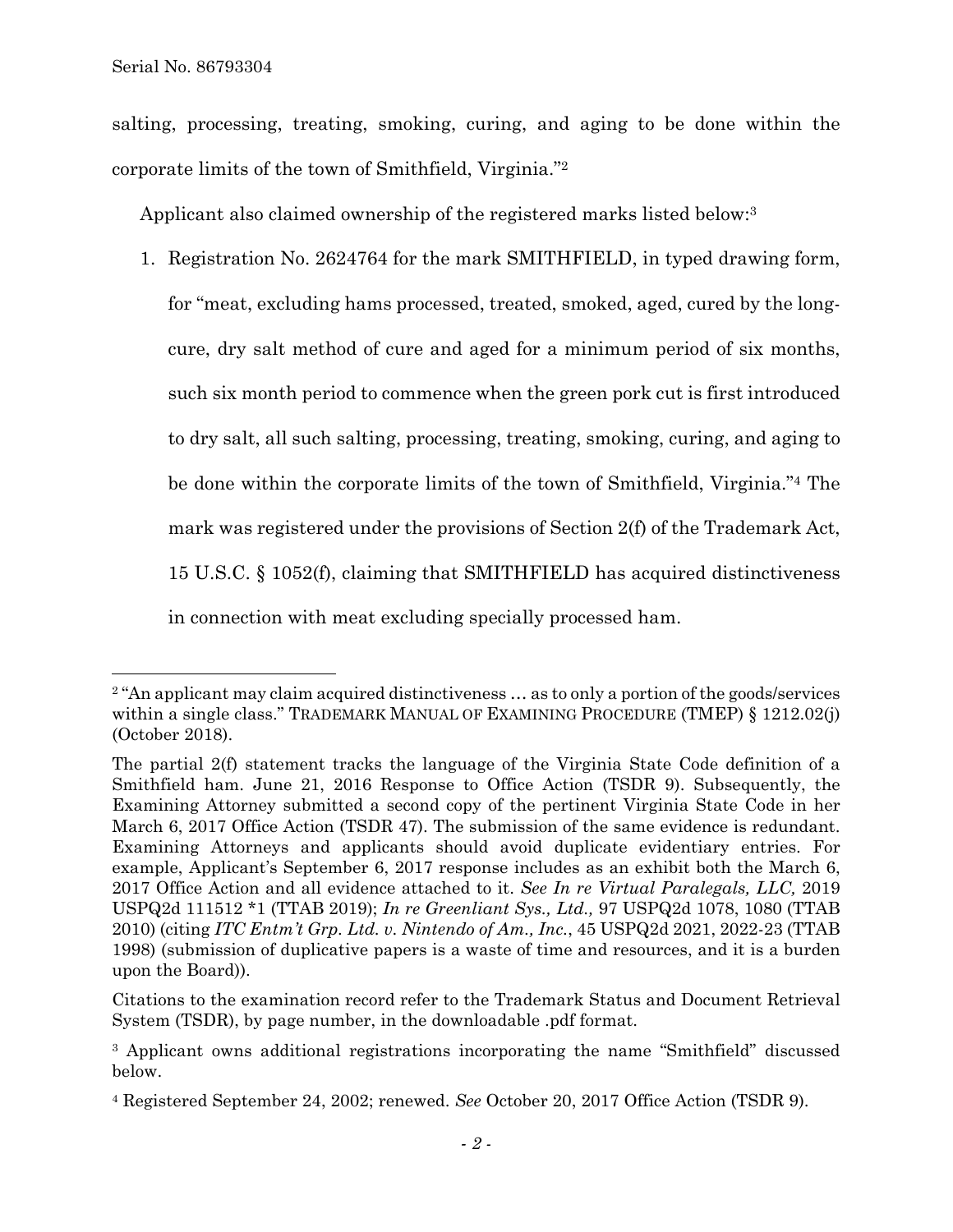2. Registration No. 2989997 for the mark SMITHFIELD, in stylized form reproduced below, for a "house mark for a full line of meat, excluding hams processed, treated, smoked, aged, cured by the long-cure, dry salt method of cure and aged for a minimum period of six months, such six month period to commence when the green pork cut is first introduced to dry salt, all such salting, processing, treating, smoking, curing, and aging to be done within the corporate limits of the town of Smithfield, Virginia."5

## Smithfield

The mark was registered under the provisions of Section 2(f) of the Trademark Act, 15 U.S.C. § 1052(f), claiming that SMITHFIELD has acquired distinctiveness in connection with a full line of meat excluding specially processed ham.

3. Registration No. 4467457 for the mark SMITHFIELD and design, reproduced below, for "pork."6

<sup>5</sup> Registered August 30, 2005; renewed. *See* October 20, 2017 Office Action (TSDR 12).

<sup>6</sup> Registered February 5, 2013. *See* October 20, 2017 Office Action (TSDR 27). The records in the USPTO electronic database show that Applicant has not filed a Section 8 declaration of continued use. 15 U.S.C. § 1058. We give this registration little weight because the grace period for filing the Section 8 declaration expired August 5, 2019, and the registration will be cancelled in due course.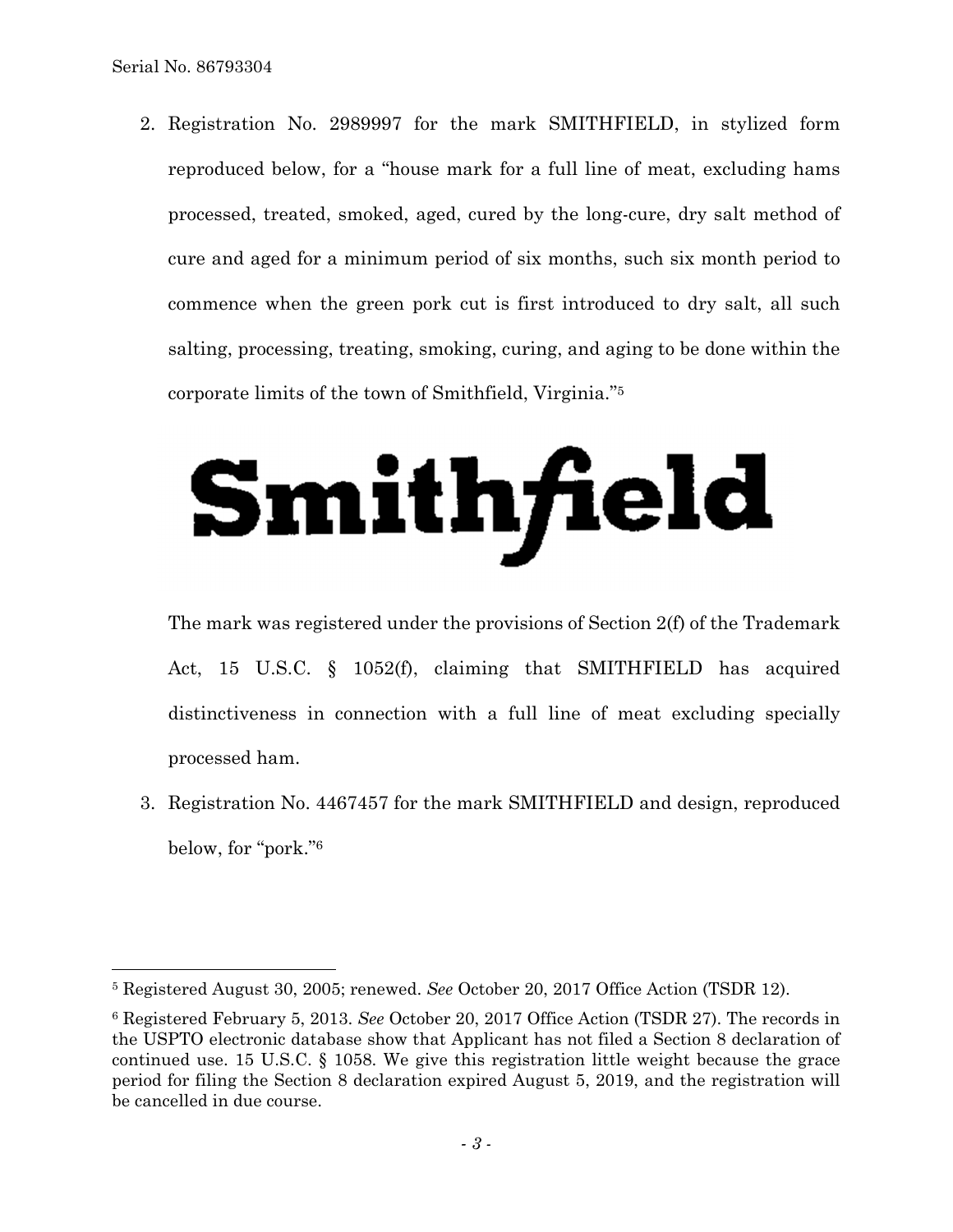

The description of the mark provides that

Color is not claimed as a feature of the mark. The mark consists of a pig with wings flying over "SMITHFIELD" in a stylized font with a crescent on the left of the pig and "SMITHFIELD".

Applicant claimed acquired distinctiveness as to "Smithfield."

The Examining Attorney refused to register SMITHFIELD for "meats, lard, offals" under Section  $2(e)(2)$  of the Trademark Act, 15 U.S.C. § 1052(e)(2), on the ground that SMITHFIELD is primarily geographically descriptive of Applicant's goods.

Applicant contends that SMITHFIELD is not primarily geographically descriptive. Specifically, Applicant argues that "the Examining Attorney failed to: (1) properly define the class of relevant consumers; (2) show that 'Smithfield' is 'generally known' to the relevant American public as a town in Virginia; and (3) show that purchasers would be likely to believe that the goods originate in the geographic place identified in the mark."7

1

<sup>7</sup> Applicant's Brief, p. 5 (9 TTABVUE 6).

References to the briefs on appeal refer to the Board's TTABVUE docket system. Coming before the designation TTABVUE is the docket entry number; and coming after this designation are the page references, if applicable.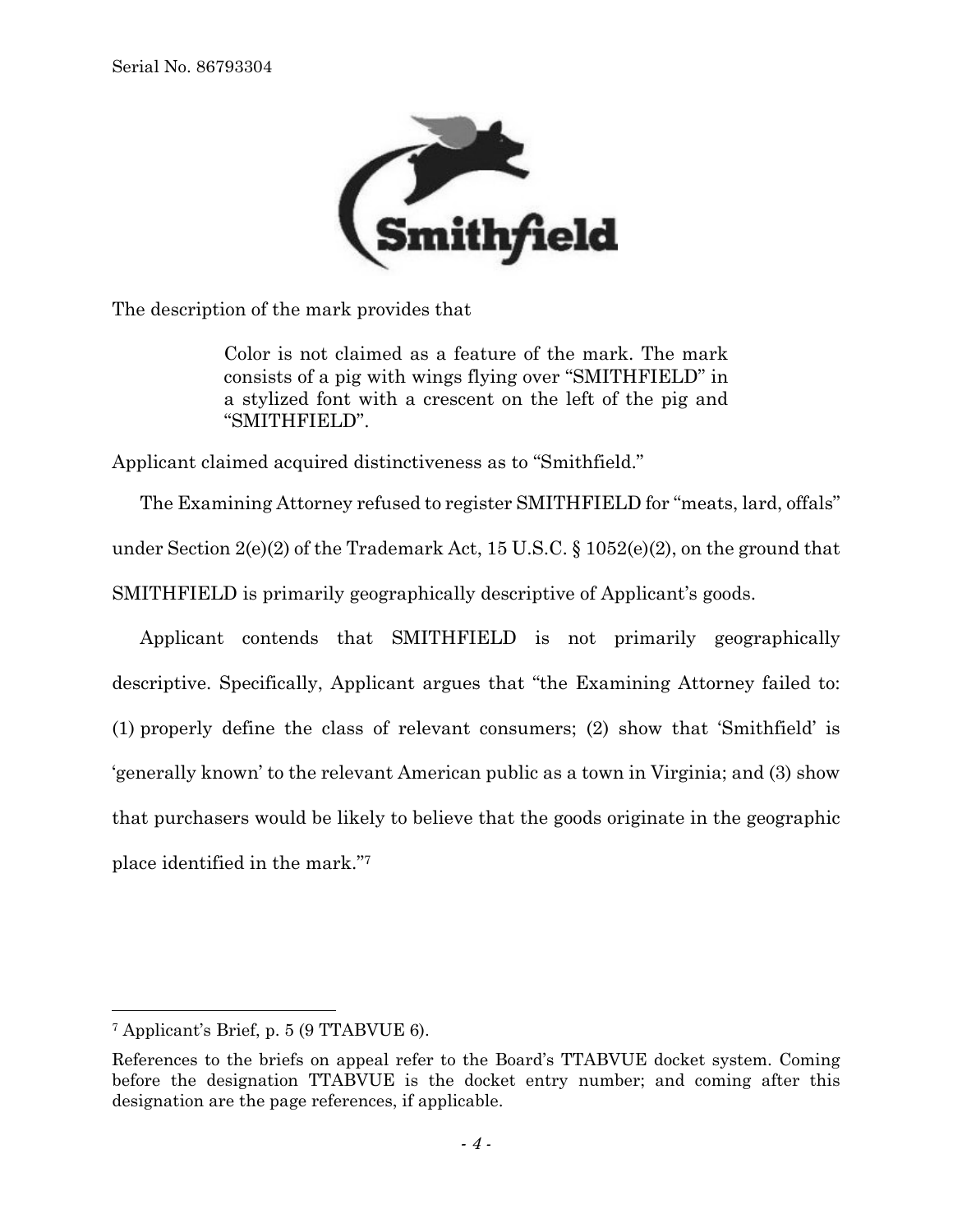At the outset, we find it helpful to define the products referred to in the descriptions of goods in Applicant's application and prior registrations. "Meat" is defined as, inter alia, "the flesh of animals used for food."8

 "Lard" is defined as "a soft white solid or semisolid fat obtained by rendering fatty pork."9

"Offals" is defined, inter alia, as "meat, including internal organs (such as liver,

heart, or kidney) and extremities (such as tail or hooves), that has been taken from a

part other than skeletal muscles. Also called variety meat."10

"Ham" is defined, inter alia, as "a cut of meat from the heavy-muscled part of a

hog's rear quarter, between hip and hock, usually cured."11

"Pork" is defined as "the flesh of hogs used as food."12

<sup>8</sup> Dictionary.com based on THE RANDOM HOUSE UNABRIDGED DICTIONARY (2019) accessed September 27, 2019. The Board may take judicial notice of dictionary definitions, including online dictionaries that exist in printed format. *In re Cordua Rests. LP*, 110 USPQ2d 1227, 1229 n.4 (TTAB 2014), *aff'd,* 823 F.3d 594, 118 USPQ2d 1632 (Fed. Cir. 2016); *In re Red Bull GmbH*, 78 USPQ2d 1375, 1378 (TTAB 2006).

<sup>9</sup> MERRIAM-WEBSTER DICTIONARY, Merriam-Webster.com accessed October 5, 2019.

<sup>&</sup>lt;sup>10</sup> THE AMERICAN HERITAGE DICTIONARY OF THE ENGLISH LANGUAGE (5<sup>th</sup> ed. 2019) (ahdictionary.com) accessed December 2, 2019.

<sup>11</sup> Dictionary.com based on THE RANDOM HOUSE UNABRIDGED DICTIONARY accessed October 10, 2019. Accordingly, "ham" falls within the broad description of goods for meat.

<sup>12</sup> Dictionary.com based on THE RANDOM HOUSE UNABRIDGED DICTIONARY accessed October 4, 2019. *See also* Pork, ENCYCLOPAEDIA BRITANNICA (britannica.com) accessed October 4, 2019 ("Pork" is defined as the "flesh of hogs, usually slaughtered between the ages of six months and one year. … About 30 percent of the meat is consumed as cooked fresh meat; the remainder is cured or smoked for bacon and ham, used in sausage, and rendered to produce lard. … The main cuts of pork are hams, spareribs, loin roasts and chops, bellies, picnic shoulders, and shoulder butts.").

The Board may take judicial notice of information from encyclopedias. *B.V.D. Licensing Corp. v. Body Action Design Inc.*, 846 F.2d 727, 6 USPQ2d 1719, 1721 (Fed. Cir. 1988) ("dictionaries and encyclopedias may be consulted"); *Productos Lacteos Tocumbo S.A. de C.V. v. Paleteria La Michoacana Inc.*, 98 USPQ2d 1921, 1934 n.61 (TTAB 2011); *In re Broyhill Furniture*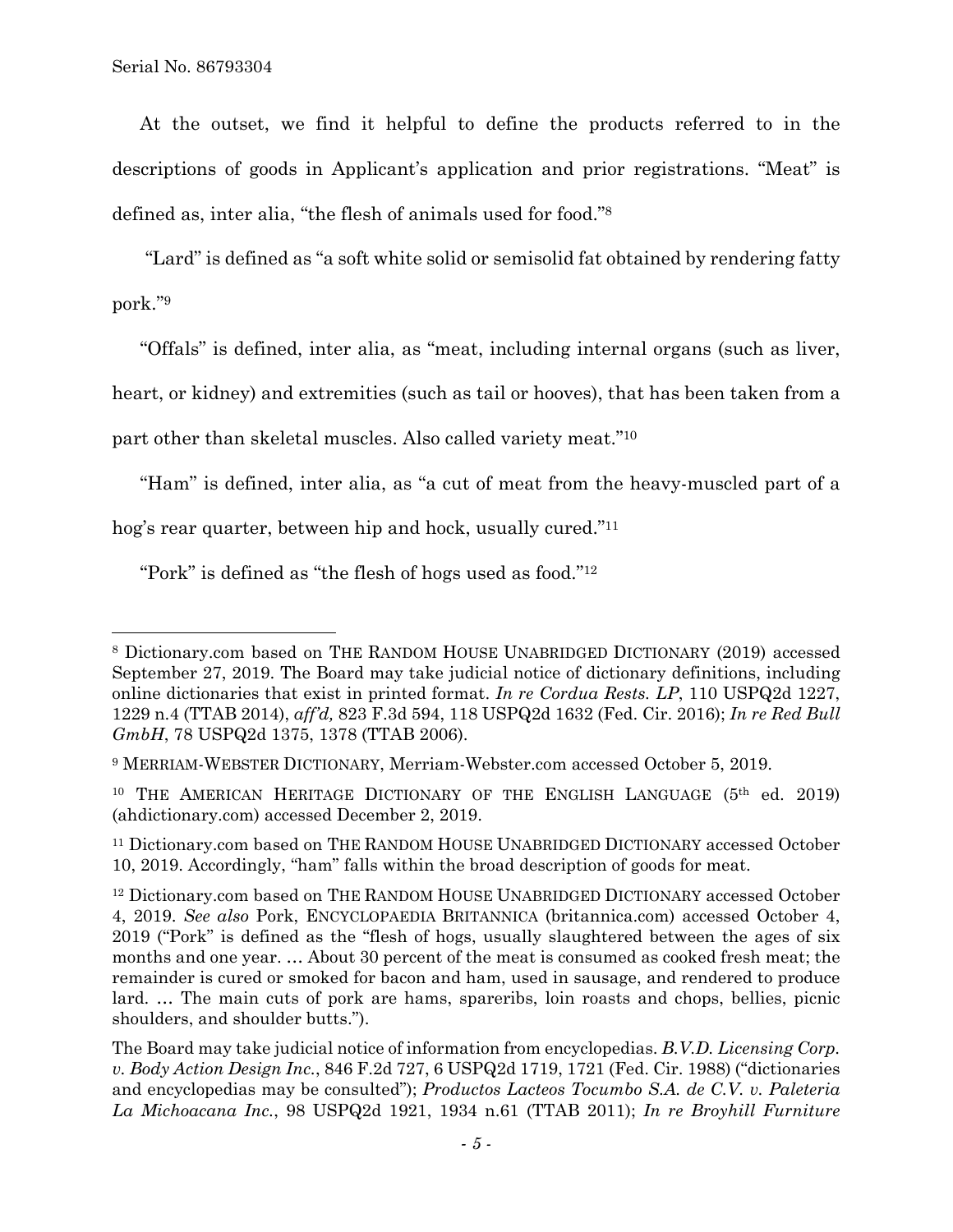A twist in this case is that although the description of goods for the application at issue is "meat, lard, offals," Applicant claimed that SMITHFIELD has acquired distinctiveness as applied to "hams processed, treated, smoked, aged, cured by the long-cure, dry salt method of cure and aged for a minimum period of six months, such six month period to commence when the green pork cut is first introduced to dry salt, all such salting, processing, treating, smoking, curing, and aging to be done within the corporate limits of the town of Smithfield, Virginia" (hereafter "specially processed hams from Smithfield, Virginia") but is inherently distinctive as to all other goods encompassed by the identification. At the oral hearing, both Applicant's counsel and the Examining Attorney agreed that for purposes of analyzing the Section 2(e)(2) primarily geographically descriptive refusal, the goods at issue should be interpreted as meat (including ham except specially processed ham from Smithfield, Virginia), lard, and offal. We agree because it is a logical way to incorporate the partial claim of acquired distinctiveness into the analysis of whether SMITHFIELD is primarily geographically descriptive inasmuch as it focuses the analysis on Smithfield, Virginia and meats other than specially processed ham from Smithfield, Virginia.

The following evidence has been made of record:

1. The COLUMBIA GAZETTEER OF THE WORLD (columbiagazetteer.org) lists Smithfield as a town in Virginia that processes meat ("Manufacturing (meat processing)").13

l

*Indus. Inc*., 60 USPQ2d 1511, 1514 n.4 (TTAB 2001) (dictionary entries and other standard reference works).

<sup>13</sup> August 2, 2016 Office Action (TSDR 28).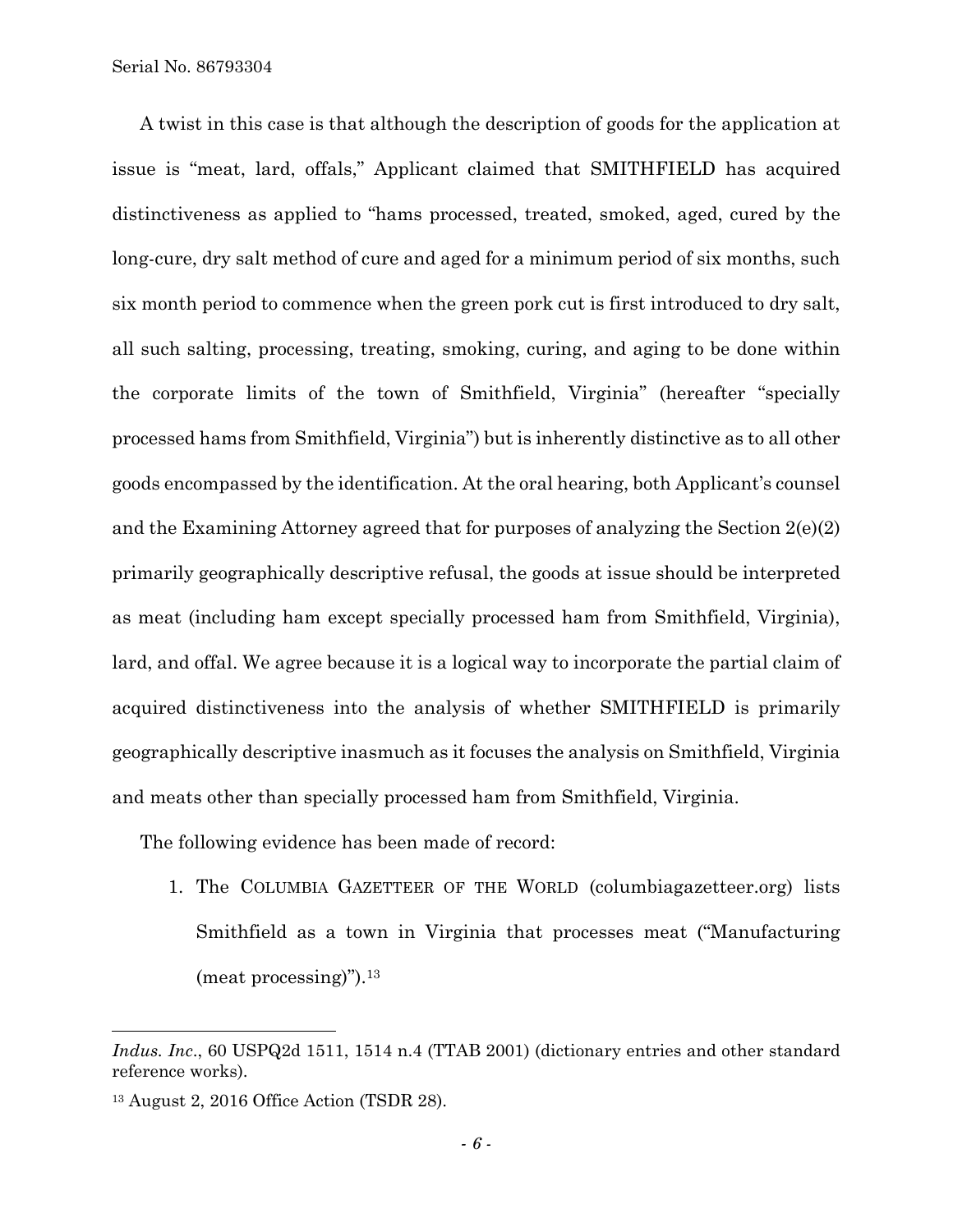2. FOOD ENCYCLOPEDIA (foodterms.com)

## SMITHFIELD HAM

Considered by many to be the premier country-cured ham … To be accorded the appellation of "Smithfield," the hams must be cured and processed in the area of Smithfield, Virginia.14

3. OXFORD DICTIONARIES (oxforddictionaries.com)

Smithfield ham

A dry-cured ham produced near Smithfield, Virginia, from hogs that have fed on hickory nuts, acorns, and peanuts.15

4. Wikipedia entry for Smithfield Ham

Smithfield ham is a specific form of country ham finishcured in the town of Smithfield in the Isle of Wight County in the Hampton Roads region of Virginia.16

5. Wikipedia entry for Smithfield, Virginia

Smithfield is a town in Isle of Wight County, in the South Hamptons Roads subregion of the Hampton Roads region of Virginia in the United States. …

The town is most famous for the curing and production of Smithfield ham. … [Applicant], based in Smithfield, raises 12 million hogs and processes 20 million pounds of them annually.

\* \* \*

Known as the ham capital of the world, Smithfield currently attracts many tourists. Smithfield's Historic District is a major attraction, with more than 70

<sup>14</sup> December 21, 2015 Office Action (TSDR 4). The Examining Attorney did not need to submit the entry from the Food Encyclopedia a second time in the August 2, 2016 Office Action (TSDR 26) because it was already in the record.

<sup>15</sup> December 21, 2015 Office Action (TSDR 6).

<sup>16</sup> August 2, 2016 Office Action (TSDR 13).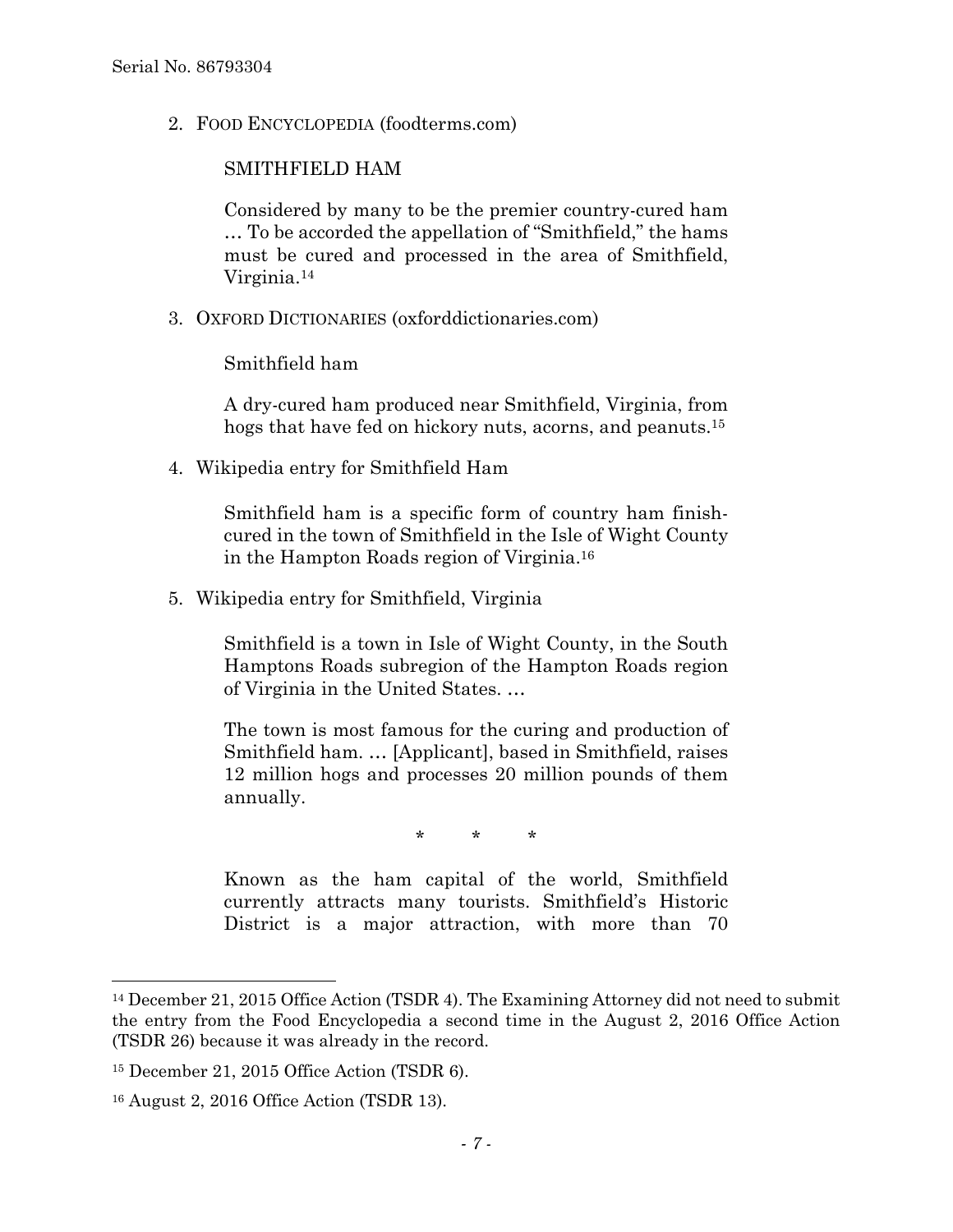contributing properties from the Colonial, Federal, and Victorian periods.17

- 6. Smithfield Foods Inc. 10-K Report (January 3, 2016) stating that Applicant spent \$211 million in advertising, generating sales of \$14.4 billion.<sup>18</sup> Applicant also states that it has "become the largest pork processor and hog producer in the world" producing and marketing "a wide variety of fresh meat and packaged meat products both domestically and internationally."19 In addition, Applicant states that its Smithfield, Virginia processing plant is part of its "Fresh Pork and Packaged Meats" segment encompassing "slaughtering and cutting hogs; fresh and packaged pork products."20
- 7. Applicant's website (smithfieldfoods.com) stating that Applicant is the largest pork processor and hog producer in the world.21 "Based in Smithfield, Virginia … [Applicant is] the leader in numerous packaged meats categories."22 Further, Applicant states that "[t]he town of Smithfield's reputation for producing specialty hams and meats dated back to the late 1700s."23

<sup>17</sup> May 29, 2018 Office Action (TSDR 7).

<sup>18</sup> February 2, 2017 Response to Office Action (TSDR 54, 63, 110).

<sup>19</sup> *Id.* at TSDR 31.

<sup>20</sup> *Id.* at TSDR 49.

<sup>21</sup> February 2, 2017 Response to Office Action (TSDR 166).

<sup>22</sup> *Id.*

<sup>&</sup>lt;sup>23</sup> *Id.* at TSDR 167. The Examining Attorney did not need to submit a copy of Applicant's website in her October 20, 2017 Office Action (TSDR 39) because Applicant had already made it of record.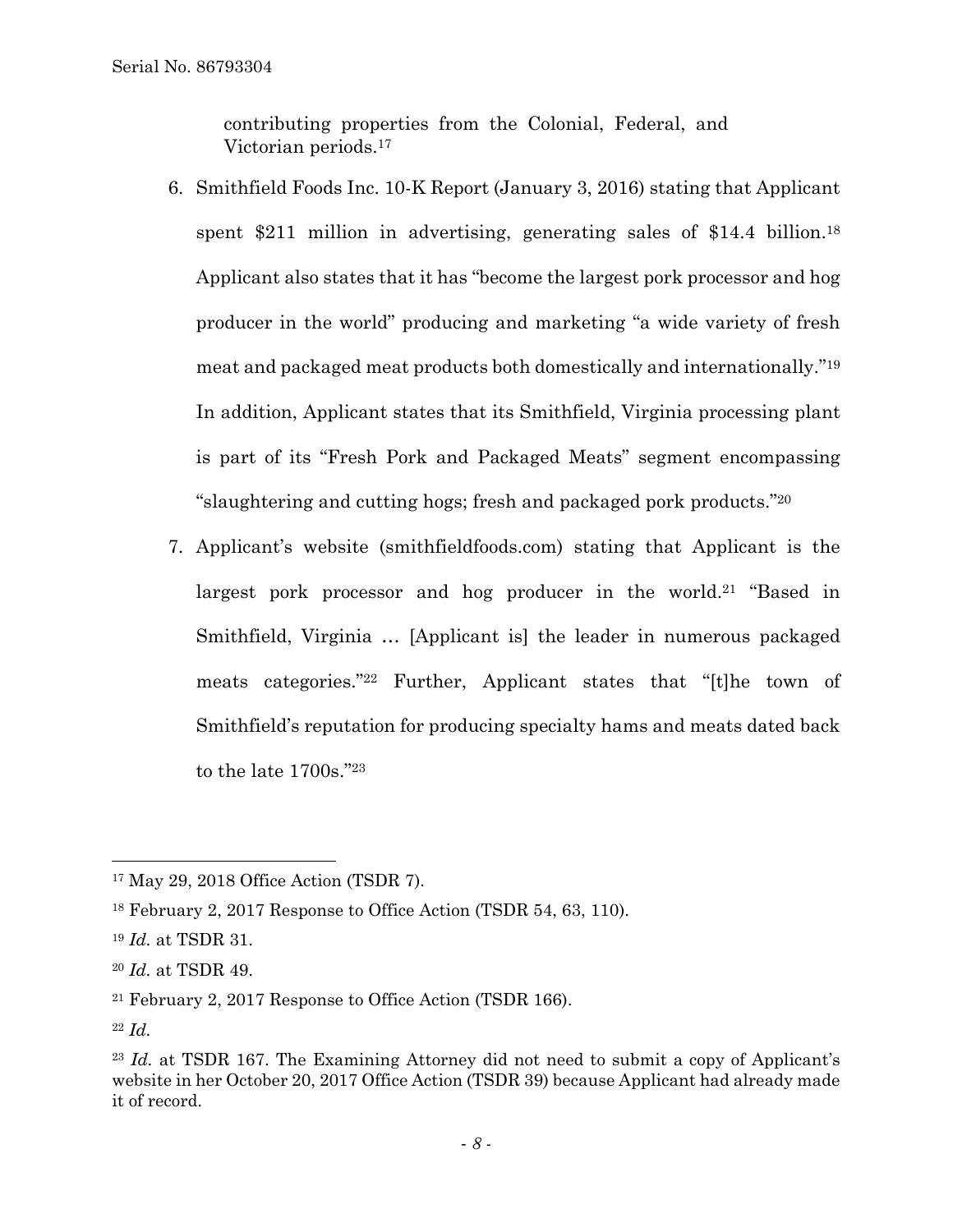8. Washington Post article (July 20, 2018)

A sad day in Hamtown: Smithfield Foods close the one smokehouse making genuine Smithfield ham

SMITHFIELD, Va. – The local charity run is the Hog Jog. …

You could say that Smithfield is a little obsessed with pork products, but that would understate how deeply hogs are woven into the history and life of this town of about 8,300 on a hill over the Pagan River. So it has come as a shock that Smithfield Foods is shuttering the last smokehouse that produces the area's signature product, the genuine Smithfield ham.

\* \* \*

The salty, long-cured ham has been an area staple since the English colonists and their hogs arrived at nearby Jamestown in the early 1600s. There is a whole section of the Virginia State Code – Title 3.2, Chapter 54, Article 4 – entitled "Smithfield Hams."24 Just as the French define Champagne and the European Union protects Greek Feta cheese, the Virginia law dictates that genuine Smithfield ham is cured in Smithfield.

"Anybody can make a ham," said Jennifer England, Director of the local museum, where pig fanciers can keep tabs on a ham cured in 1902 via the online "Ham Cam." "But a Smithfield ham can only come from within the town itself."

\* \* \*

The huge meatpacking plants on the edge of town slaughter more than 10,000 hogs per day.

\* \* \*

<sup>24</sup> *See also* June 21, 2016 Response to Office Action (TSDR 9) and March 6, 2017 Office Action (TSDR 47) (Virginia State Code definition of Smithfield hams requires that that ham be processed in Smithfield, Virginia). The Examining Attorney did not need to submit the pertinent section of the Virginia State Code because Applicant had already made it of record.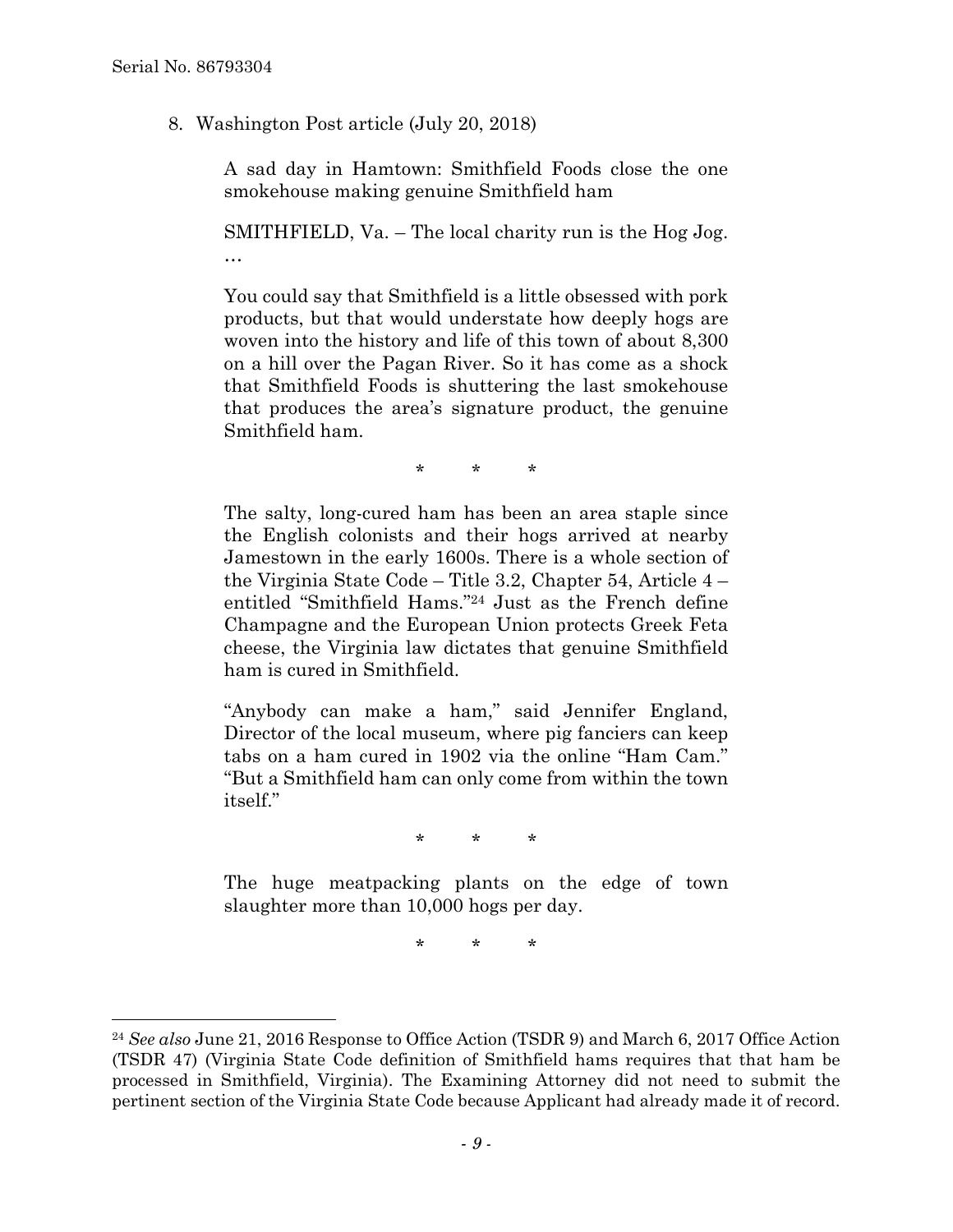"The tourists come in looking for it specifically," said Leigh Abbott, general manager of the Smithfield Inn, which dates to 1752.25

9. Yelp! (yelp.com) review for the Taste of Smithfield restaurant in Smithfield,

Virginia (April 25, 2018)

While visiting Virginia Beach, I made the drive to Smithfield with the purpose of having a meal of famous Virginia ham at the Taste of Smithfield.26

10.Cook's Info website (cooksinfo.com)

Smithfield Ham

Smithfield Ham is a version of American a [sic] Country Ham. It also happens to be a Virginia Ham. It must be made in the city of Smithfield, Virginia, between the Suffolk and the James River.

A lot of hams produced in Smithfield aren't "Smithfield" hams. Smithfield-style is not the same thing. They don't meet the qualifications to call themselves that (or they are making styles of ham that aren't meant to be Smithfield Hams.) Real ones will say "genuine Smithfield ham."27

11. What's Cooking America website (whatscookingamerica.net)

Country Ham and Red Eye Gravy History and Recipe

Virginia hams or Smithfield hams are universally recognized to be the country's finest, and serving these hams with red eye gravy is a regional specialty.<sup>28</sup>

12. Recreation News website (recreationnews.com) (Frederick, Maryland)

Genuine Smithfield Ham is backed by law and tradition

<sup>25</sup> February 4, 2019 Denial of Request for Reconsideration (5 TTABVUE 5-10).

<sup>26</sup> February 4, 2019 Denial of Request for Reconsideration (5 TTABVUE 7).

<sup>27</sup> March 6, 2017 Office Action (TSDR 7).

<sup>28</sup> March 6, 2017 Office Action (TSDR 11).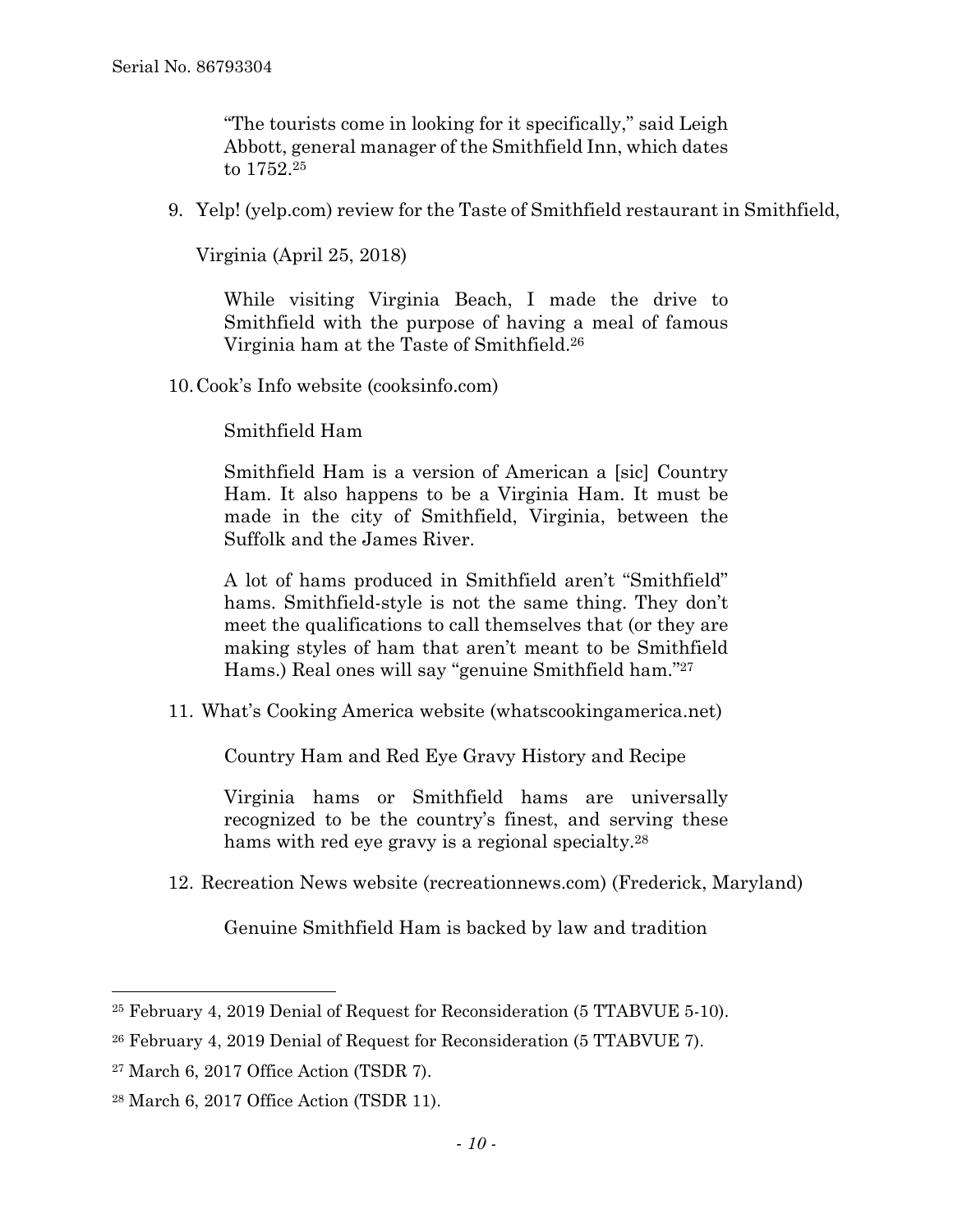In an ornate dresser in the Pembroke Decatur Suite of the venerable Smithfield Inn, a video featuring the world's largest ham biscuit shares the top drawer with a Gideon Bible. Ham is that important in Smithfield, Va. and Smithfield hams are amongst the world's best. … Connoisseurs now recognize that Smithfield country ham as one of the world's culinary delicacies on par with Spain's jamón serrano and Italy's parmas and proscuittos. … Incorporated into the laws of the Virginia Commonwealth, a genuine Smithfield ham originally required a Virginia – or North Carolina – raised, peanut – fed razorback hog, cured within the city limits of Smithfield.29

- 13. Applicant owns the following registrations incorporating the name "Smithfield" where Applicant disclaimed the exclusive right to use the name "Smithfield" (Registration Nos. 1104410 and 2011672) or claimed that the name "SMITHFIELD" had acquired distinctiveness:30
	- a. Registration No. 1104410 for the mark SMITHFIELD BY LUTER and design, reproduced below, for "hams," in Class 29.31



1

<sup>29</sup> March 6, 2017 Office Action (TSDR 20).

<sup>&</sup>lt;sup>30</sup> This list does not include the three registrations listed above that Applicant claimed ownership of in its application. In addition, we do not consider Registration No. 4176860 for the mark SMITHFIELD POUCH PACK and design for "meat, bacon," in Class 29, because it was cancelled effective February 22, 2019 (October 20, 2017 Office Action (TSDR 24)).

<sup>31</sup> Registered October 17, 1978; third renewal (October 20, 2017 Office Action (TSDR 5)).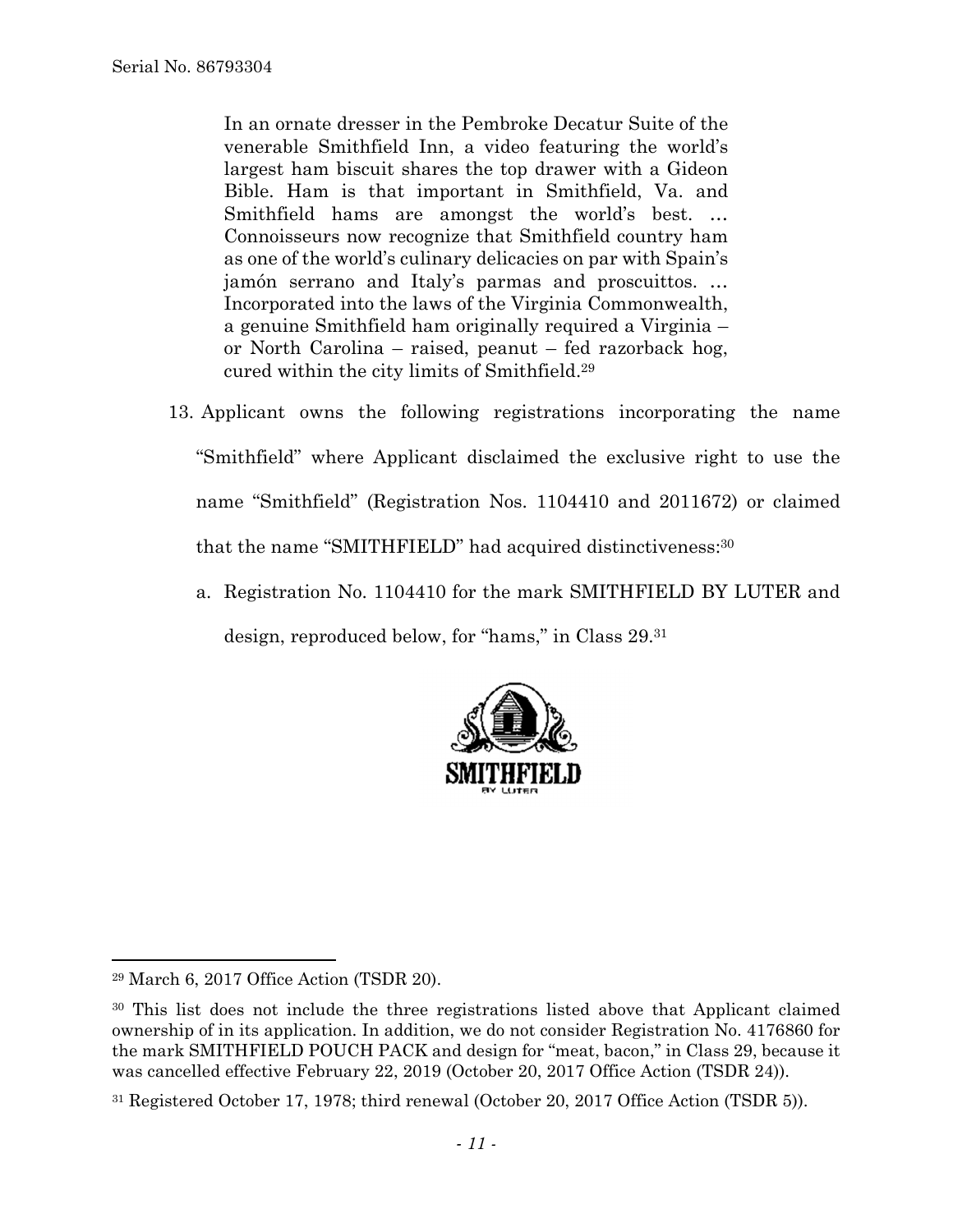l

- b. Registration No. 2011672 for the mark SMITHFIELD LEADING GENERATION PORK, in typed drawing form, for "pork," in Class 29;32
- c. Registration No. 3861401 for the mark TSC THE SMITHFIELD COLLECTION and design, reproduced below, for "mail order catalog services featuring meat, seafood, poultry, sauces and marinades, peanuts, soups, cheese, pet treats, cookbooks, candy and desserts, gift baskets, nuts, and grilling accessories; computerized on-line retail store services in the fields of meat, seafood, poultry, sauces and marinades, peanuts, soups, cheese, pet treats, cookbooks, candy and desserts, gift baskets, nuts, and grilling accessories," in Class 35.33



d. Registration No. 3772565 for the mark THE SMITHFIELD COLLECTION, in standard character form, for "mail order catalog services featuring meat, seafood, poultry, sauces and marinades, peanuts, soups, cheese, pet treats, cookbooks, candy and desserts, gift baskets, nuts, and grilling accessories; computerized on-line retail store services in the fields of meat, seafood, poultry, sauces and marinades,

<sup>32</sup> Registered October 29, 1996; renewed (October 20, 2017 Office Action (TSDR 8)).

<sup>33</sup> Registered October 12, 2010; Sections 8 and 15 declarations accepted and acknowledged (October 20, 2017 Office Action (TSDR 15)).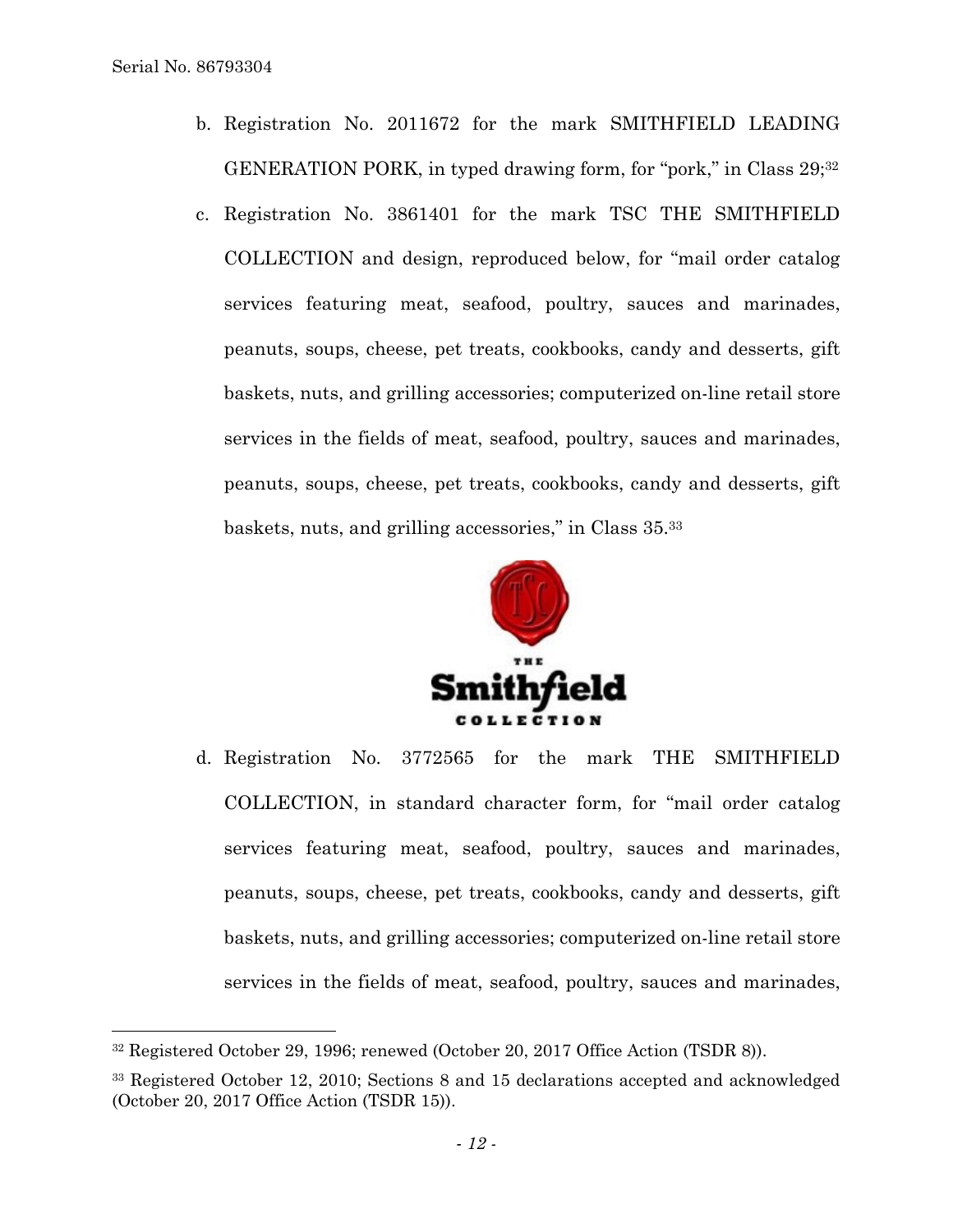peanuts, soups, cheese, pet treats, cookbooks, candy and desserts, gift baskets, nuts, and grilling accessories," in Class 35.34

- e. Registration No. 3059618 for the mark SMITHFIELD PREFERRED STOCK, in standard character form, for "meat, excluding" specially processed hams from Smithfield, Virginia, in Class 29.35
- f. Registration No. 4581664 for the mark SMITHFIELD FARMLAND and design, reproduced below, for "meat," in Class 29.36



- g. Registration No. 4778928 for the mark SMITHFIELD PRIME, in standard character form, for "meat, pork," in Class 29.37
- h. Registration No. 4921482 for the mark SMITHFIELD RECIPE READY and design, reproduced below, for "lard; pork," in Class 29.38

Smithfield<br>RECIPE | READY

<sup>34</sup> Registered April 6, 2010; Sections 8 and 15 declarations accepted and acknowledged (October 20, 2017 Office Action (TSDR 18)).

<sup>35</sup> Registered February 14, 2006; renewed (October 20, 2017 Office Action (TSDR 21)).

<sup>36</sup> Registered August 5, 2014 (October 20, 2017 Office Action (TSDR 30)).

<sup>37</sup> Registered July 21, 2015 (October 20, 2017 Office Action (TSDR 33).

<sup>38</sup> Registered March 22, 2016 (October 20, 2017 Office Action (TSDR 36)).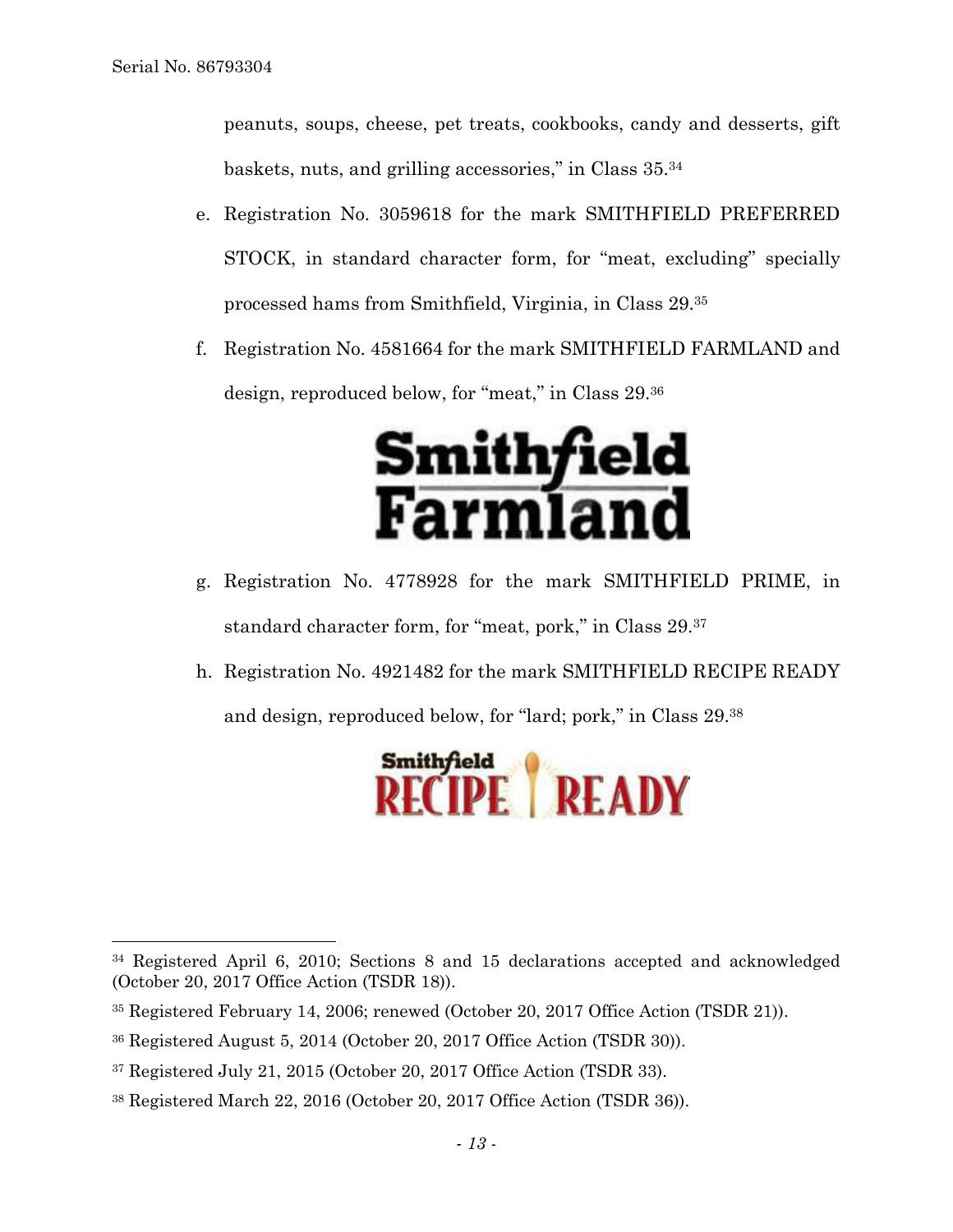- 14. Fifteen Internet websites referring to Smithfield, Virginia (e.g., TripAdvisor.com, Virginia.org (twice), TripBuzz.com, Expedia.com).39
- 15. The Johnston County Hams Inc. website (countrycuredhams.com) located in Smithfield, North Carolina, refers to its products as "country hams" or "cured" country hams.40
- 16. The Old Virginia Ham Shop (oldvirginiahamshop.com) advertises the sale of SMITHFIELD country ham referring to the product as a "famous delicacy."41

In addition, we take judicial notice of the following information from the ENCYCLOPAEDIA BRITANNICA (britannica.com):

Ham

Meat

 $\overline{a}$ 

… Virginia hams, prized for their sweetness, are cut from razorback hogs fed on peanuts and peaches. They are cured, then smoked over apple and hickory wood fires, and hung to age in the smokehouse. Perhaps the most widely known country hams of the United States are those of Smithfield, Virginia, which are processed from hogs fattened on acorns, nuts, and corn. The hams are cured in a dry mixture for 30–37 days, then spiced with black pepper, and cold smoked (at 70–90 °F [21–27 °C]) for another 10–15 days. Afterward, the ham is aged and mellowed for a minimum of one year. Queen Victoria of

<sup>39</sup> May 29, 2018 Office Action (TSDR 39-122). In its November 29, 2018 Request for Reconsideration (TSDR 37-121), Applicant submitted excerpts from Internet websites, including sites previously submitted by the Examining Attorney to show that there are numerous cities named "Smithfield" throughout the United States.

<sup>40</sup> August 2, 2016 Office Action (TSDR 15). The Examining Attorney did not need to submit a copy of Applicant's website in her March 6, 2017 Office Action (TSDR 18) because she had already made it of record.

<sup>41</sup> August 2, 2016 Office Action (TSDR 17).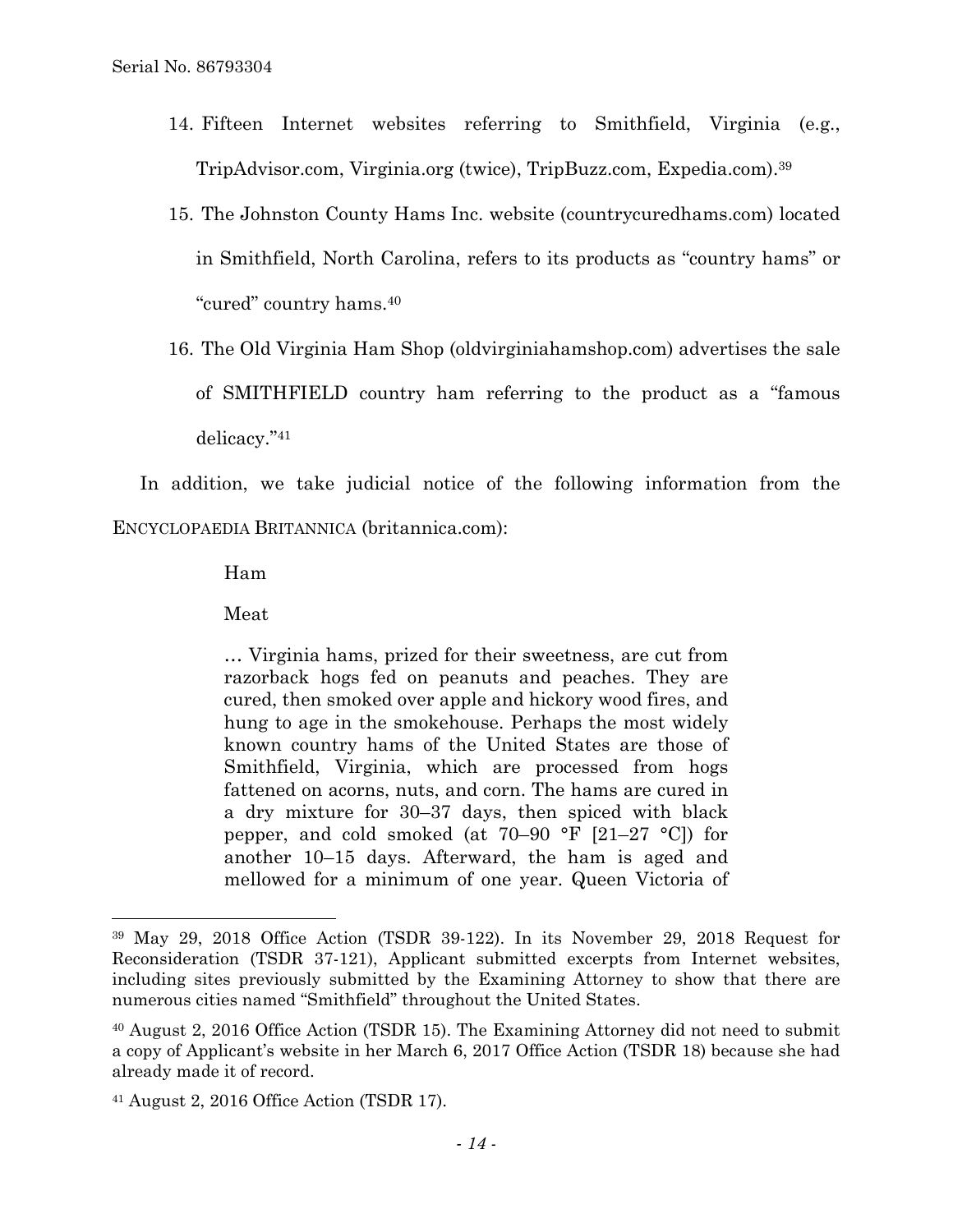England was a regular and celebrated customer of a noted Smithfield concern.42

The U.S. Department of Agriculture Food Safety and Inspection Service website (https://www.fsis.usda.gov/wps/portal/fsis/topics/food-safety-education/getanswers/food-safety-fact-sheets/meat-preparation/ham-and-food-safety/CT\_Index) (accessed October 4, 2019) defines a "Smithfield Ham" as "an aged, dry-cured ham made exclusively in Smithfield, Virginia. The use of the words 'brand' or 'style,' e.g., 'Smithfield Brand Ham,' 'Smithfield Style Ham,' does not eliminate this requirement."43

Applicant submitted evidence showing (i) that there are other cities named Smithfield, (ii) that there are other cities or locations that are self-proclaimed capitals of something, and (iii) that the Internet is full of websites providing information regarding cities smaller than Smithfield, Virginia. Based on this evidence, Applicant contends that "[i]f the Examining Attorney's reasoning is followed to its logical

<sup>42</sup> Ham, ENCYCLOPAEDIA BRITANNICA (britannica.com) accessed October 4, 2019.

<sup>43</sup> We may take judicial notice of the food safety sheet titled "Ham and Food Safety" at the U.S. Department of Agriculture Food Safety and Inspection Service website because it is the equivalent of a "government publication." *See M/S R.M. Dhariwal (HUF) 100% EOU v. Zarda King Ltd. and Global Tech. & Trade Marks Ltd.,* 2019 USPQ2d 149090, \*1 n.7 (TTAB 2019) ("The Board may take judicial notice of official United States government publications" citing *In re Nieves & Nieves LLC,* 113 USPQ2d 1639, 1642 (TTAB 2015)); *see also Blackhorse v. Pro-Football, Inc.*, 111 USPQ2d 1080, 1098 n.114 (TTAB 2014) (census data), *aff'd*, 112 F. Supp. 3d 439, 115 USPQ2d 1524 (E.D. Va. 2015), *vacated and remanded, Pro Football, Inc. v. Blackhorse,* 709 F. App'x 183 *(per curiam)* (4th Cir. 2018) (mem.); *In re Chippendales USA Inc.,* 622 F.3d 1346, 96 USPQ2d 1681, 1688 (Fed. Cir. 2010) (taking judicial notice of a trademark registration); *In re Spirits Int'l N.V.,* 86 USPQ2d 1078, 1085 n. 11 (TTAB 2008), *vacated and remanded on other grounds*, 563 F.3d 1347, 90 USPQ2d 1489 (Fed. Cir. 2009); *Grp. One, Ltd. v. Hallmark Cards, Inc.*, 407 F.3d 1297, 74 USPQ2d 1759, 1766 (Fed. Cir. 2005) (upholding district court's taking of judicial notice of the fact of a patent's reinstatement).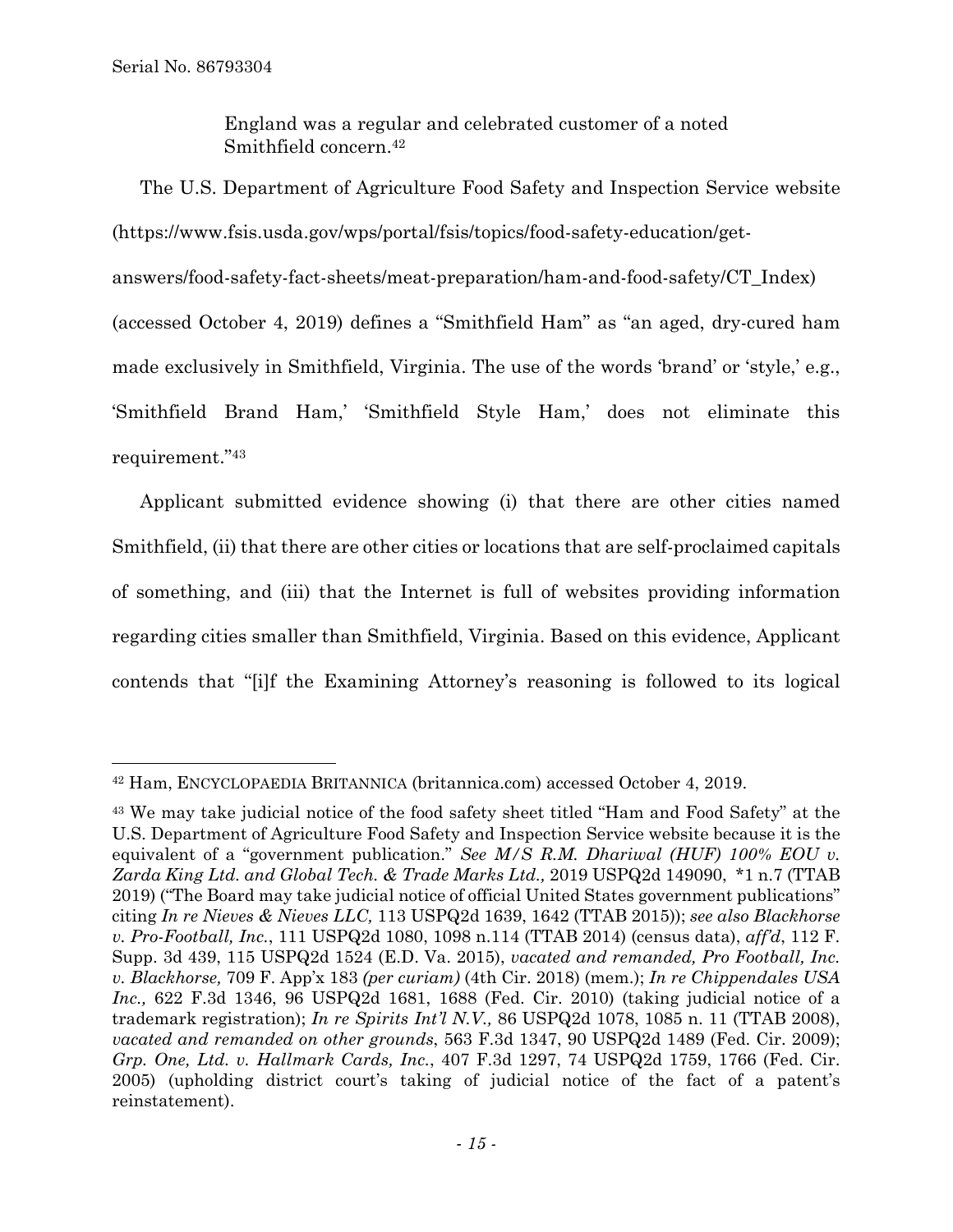conclusion, every city or town for which there are multiple websites (either about the city or town generally, or its attractions) would be 'generally known,' but this result is both nonsensical and inconsistent with the evidentiary benchmark that Examining Attorneys must satisfy to establish geographic descriptiveness."44 While Applicant's evidence provides a contextual basis for comparing evidence regarding Smithfield, Virginia, vis-à-vis other Smithfield locations and other locations of comparable size, its probative value is limited because it is overcome by the evidence of the renown of Smithfield, Virginia for hams, which are called Smithfield Hams. Nevertheless, we have considered it for whatever probative value it provides.

The elements for proving that a mark is primarily geographically descriptive under Section 2(e)(2) of the Trademark Act, 15 U.S.C. § 1052(e)(2), are

- (1) The mark is the name of a place known generally to the public;
- (2) The goods for which applicant seeks registration originate in the geographic place identified in the mark; and
- (3) Purchasers would be likely to believe that the goods originate in the geographic place identified in the mark.

*See In re Newbridge Cutlery Co.,* 776 F.3d 854, 113 USPQ2d 1445, 1448-49 (Fed. Cir. 2015); *In re Societe Generale des Eaux Minerales de Vittel S.A.*, 824 F.2d 957, 3 USPQ2d 1450, 1452 (Fed. Cir. 1987); *In re Broken Arrow Beef & Provision, LLC,*  129 USPQ2d 1431, 1432 (TTAB 2019); *In re Hollywood Lawyers Online*, 110 USPQ2d 1852, 1853 (TTAB 2014).

<sup>44</sup> Applicant's Brief, p. 12 (9 TTABVUE 13).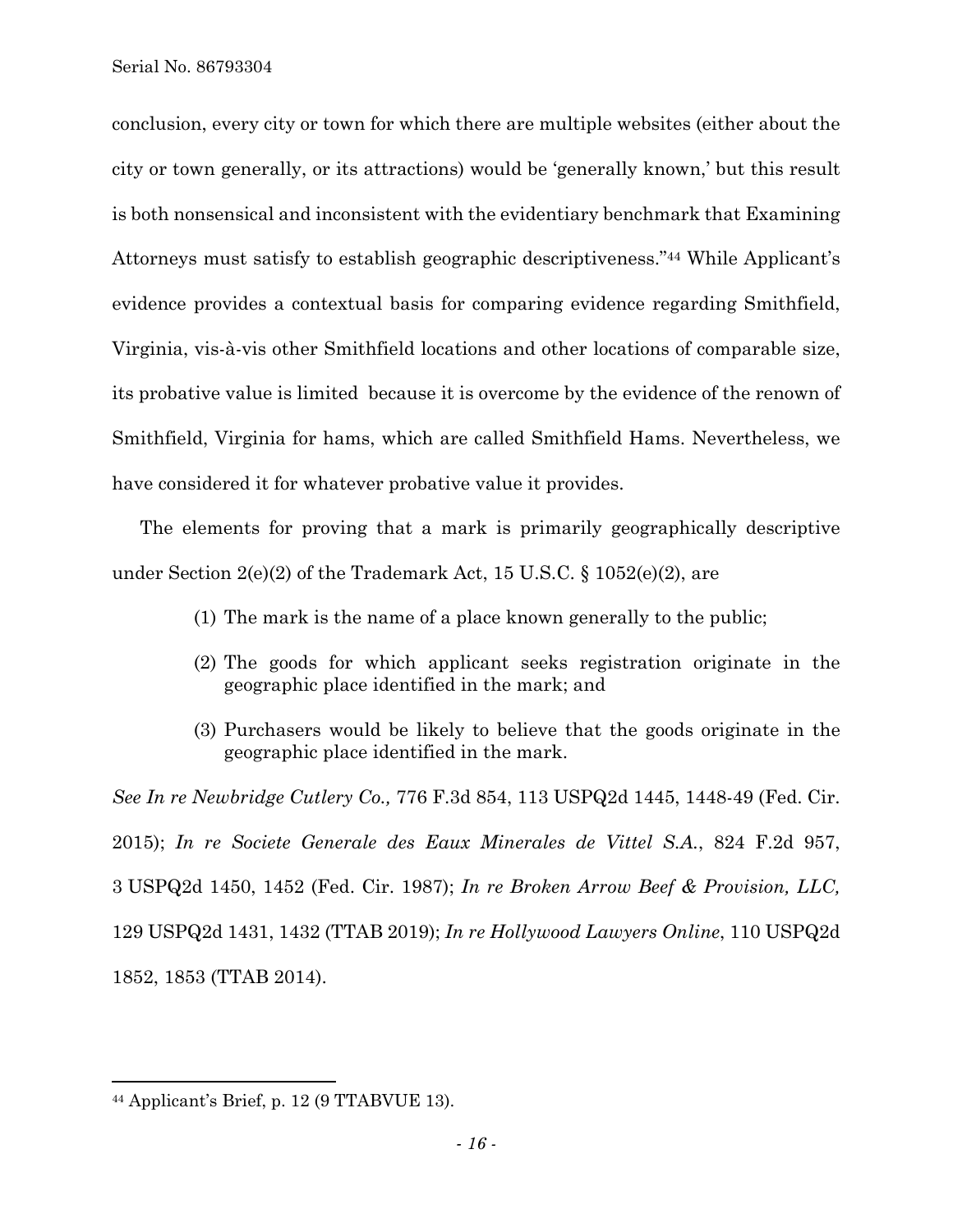$\overline{a}$ 

Because there are no limitations or restrictions as to channels of trade or classes of consumers in Applicant's description of goods (i.e., meat, lard, and offals), the public includes ordinary purchasers (i.e., the general, meat-eating public). *See Coach Servs. Inc. v. Triumph Learning LLC,* 668 F.3d 1356, 101 USPQ2d 1713, 1722 (Fed. Cir. 2012); *In re Integrated Embedded*, 120 USPQ2d 1504, 1515 (TTAB 2016). Applicant agrees: "the relevant public … are ordinary purchasers of meat, lard, and offals throughout the United States."45

Applicant analyzes the evidence and concludes that each piece of evidence individually fails to establish that SMITHFIELD is the name of a place known generally to the public.46 However, we find an analogy to trademark priority disputes, in which the Federal Circuit requires that we look at the evidence as a whole.

> However, whether a particular piece of evidence by itself establishes prior use is not necessarily dispositive as to whether a party has established prior use by a preponderance. Rather, one should look at the evidence as a whole, as if each piece of evidence were part of a puzzle which, when fitted together, establishes prior use. The TTAB failed to appreciate this. Instead, the TTAB dissected the evidence to the point that it refused to recognize, or at least it overlooked, the clear interrelationships existing between the several pieces of evidence submitted. When each piece of evidence is considered in light of the rest of the evidence, rather than individually, the evidence as a whole establishes by a preponderance that West used the "FAST EDDIE'S" mark prior to Jet's admitted first use of the mark.

<sup>45</sup> Applicant's Brief, p. 6 (9 TTABVUE 7); Applicant's Reply Brief, pp 1-2 (12 TTABVUE 3). Neither the Examining Attorney, nor Applicant, discuss ordinary consumers for offal.

<sup>46</sup> We agree with Applicant that it is the USPTO's burden to prove that SMITHFIELD is a geographic location generally known to the public, rather than Applicant's burden to prove that SMITHFIELD has any other meaning. Applicant's Reply Brief, p. 1 (12 TTABVUE 3).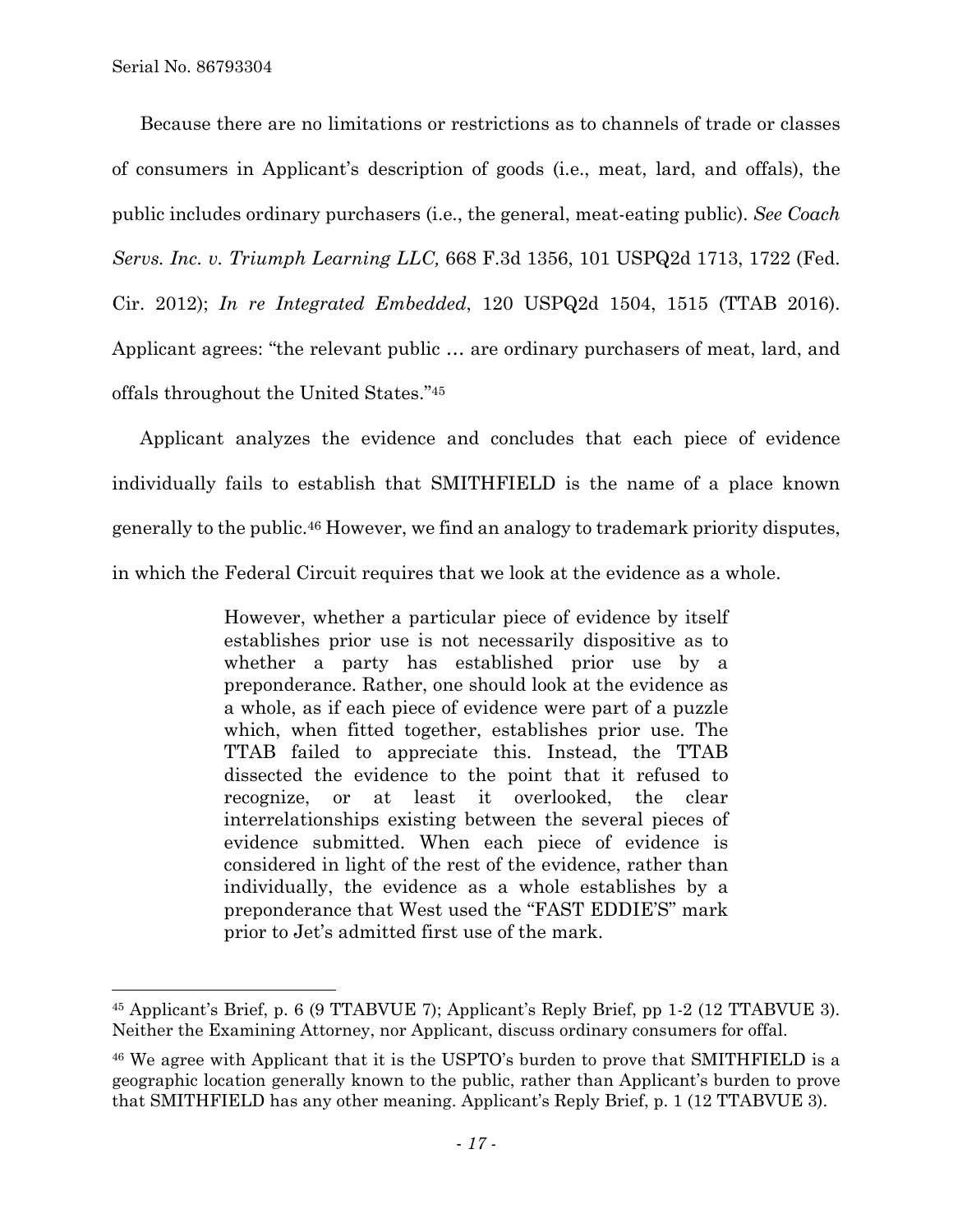*West Fla. Seafood, Inc. v. Jet Rests., Inc.,* 31 F.3d 1122, 31 USPQ2d 1660, 1663 (Fed. Cir. 1994). The same holds true in determining whether "Smithfield" is the name of a place known generally to the public; we must analyze each piece of evidence in light of all the evidence.

The record shows that "Smithfield" is a generally known place (i.e., the name of a town in Virginia). *See* THE COLUMBIA GAZETTEER OF THE WORLD; FOOD ENCYCLOPEDIA; OXFORD DICTIONARIES; Wikipedia ("Known as the ham capital of the world, Smithfield currently attracts many tourists.");<sup>47</sup> Applicant's website ("[t]he town of Smithfield's reputation for producing specialty hams and meats dated back to the late 1700s.");48 and ENCYCLOPAEDIA BRITANNICA ("Perhaps the most widely known country hams of the United States are those of Smithfield, Virginia, which are processed from hogs fattened on acorns, nuts, and corn.").49 The Internet website evidence shows that Smithfield has attractions for tourists. For example, the July 20, 2018 Washington Post article quoted a business owner as saying, "The tourists come in looking for it [Smithfield ham] specifically."50

Further, by previously registering SMITHFIELD under the provisions of Section 2(f) of the Trademark Act, 15 U.S.C. § 1052(f), claiming that SMITHFIELD has acquired distinctiveness for lard and meats other than the specially cured ham from Smithfield, Virginia, Applicant has effectively admitted in those registrations that

<sup>47</sup> May 29, 2018 Office Action (TSDR 9).

<sup>48</sup> February 2, 2017 Response to Office Action (TSDR 167).

<sup>49</sup> Ham, ENCYCLOPAEDIA BRITANNICA (britannica.com).

<sup>50</sup> February 4, 2019 Denial of Request for Reconsideration (5 TTABVUE 5-10).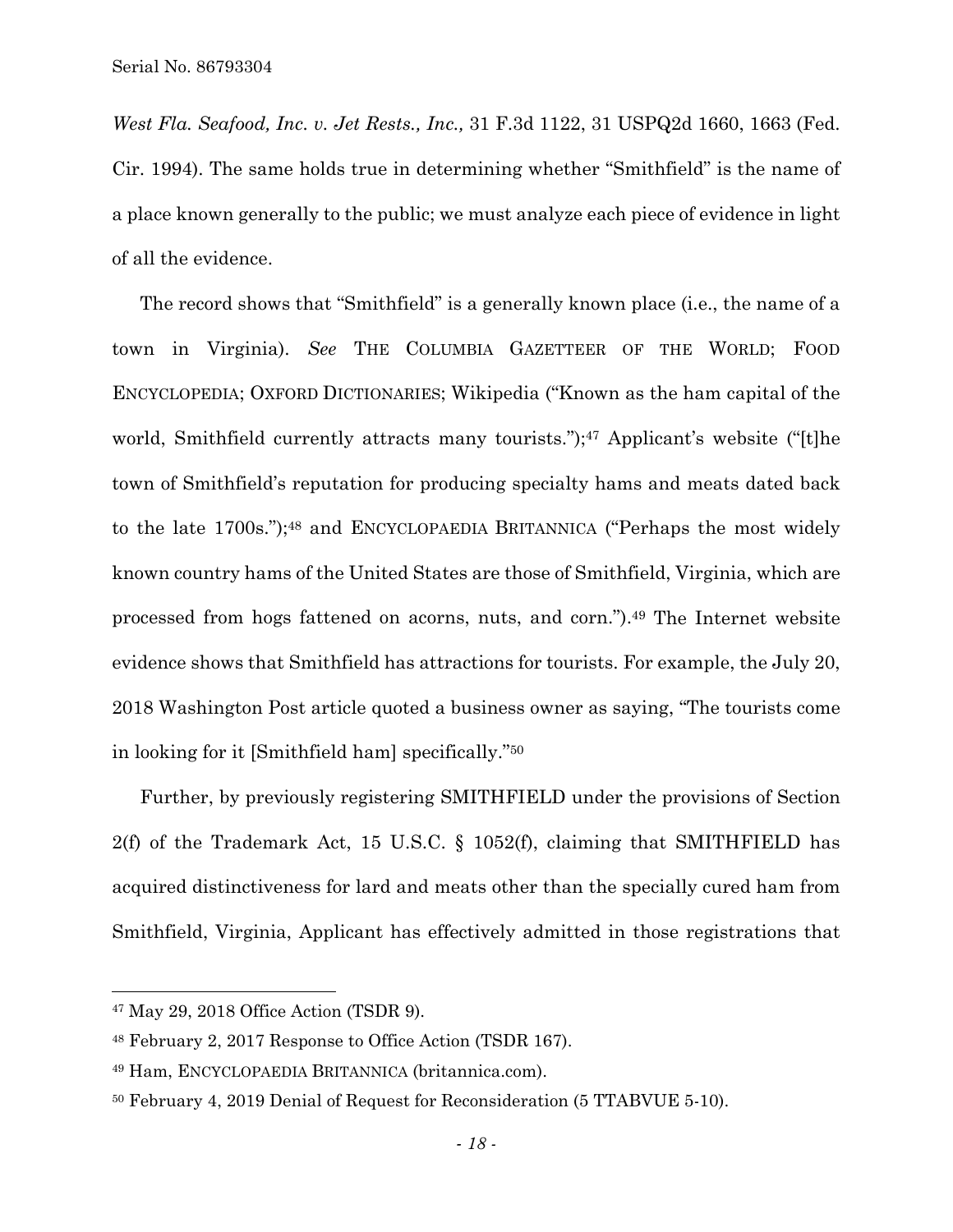1

SMITHFIELD is not inherently distinctive as of the registration dates. *See Cold War Museum, Inc. v. Cold War Air Museum, Inc.*, 586 F.3d 1352, 92 USPQ2d 1626, 1629 (Fed. Cir. 2009) ("Where an applicant seeks registration on the basis of Section 2(f), the mark's descriptiveness is a nonissue; an applicant's reliance on Section 2(f) during prosecution presumes that the mark is descriptive."); *Yamaha Int'l Corp. v. Hoshino Gakki Co.,* 840 F.2d 1572, 6 USPQ2d 1001, 1005 (Fed. Cir. 1988) ("Where, as here, an applicant seeks a registration based on acquired distinctiveness under Section 2(f), the *statute* accepts a lack of inherent distinctiveness as an established fact. … Similarly, in cases where registration was initially sought on the basis of distinctiveness, subsequent reliance by the applicant on Section 2(f) assumes that the mark has been shown or conceded to be merely descriptive."); *In re Am. Furniture Warehouse CO*, 126 USPQ2d 1400, 1403 (TTAB 2018) (noting that a claim of acquired distinctiveness by applicant to overcome a refusal in a prior registration for the same wording in connection with same services "can be viewed as a concession by Applicant that the wording itself is not inherently distinctive for those services").51 In the application at issue, Applicant claimed SMITHFIELD has acquired distinctiveness in connection with specially processed ham from Smithfield, Virginia. In Registration Nos. 2624764, 2989997, 3059618, 4581664, and 4778928, Applicant claimed that

<sup>&</sup>lt;sup>51</sup> Claiming, in the alternative, that a mark has acquired distinctiveness is not an admission that the proposed mark is not inherently distinctive. *See In re Thomas Nelson, Inc.*, 97 USPQ2d 1712, 1713 (TTAB 2011); *In re E S Robbins Corp.,* 30 USPQ2d 1540, 1542 (TTAB 1992); *In re Prof'l Learning Ctrs., Inc.*, 230 USPQ 70, 71 n.2 (TTAB 1986). To the extent this extends to a registration, Applicant did not argue that it claimed that its SMITHFIELD marks acquired distinctiveness in the alternative.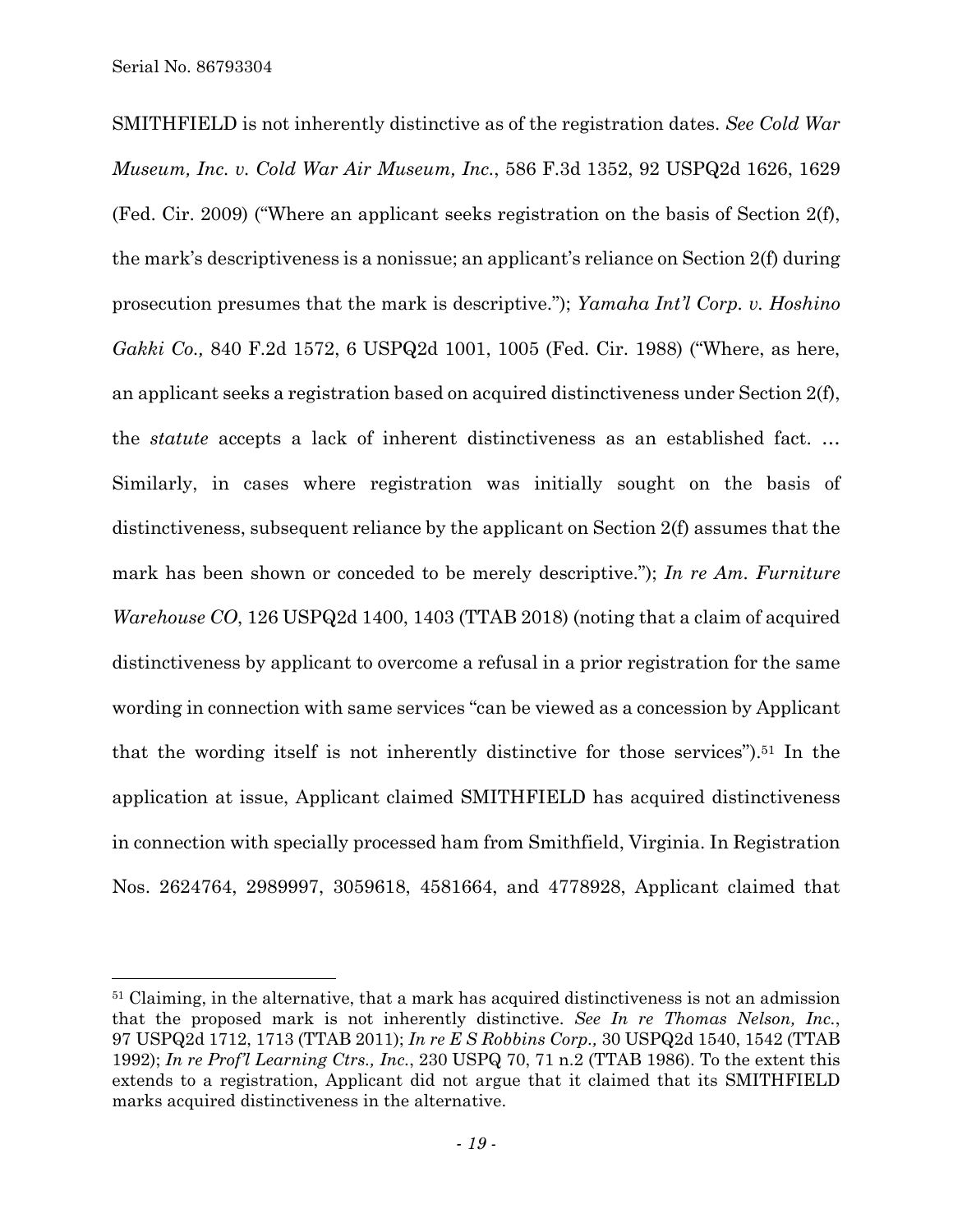l

SMITHFIELD acquired distinctiveness in connection with meat, including ham but excluding specially processed ham from Smithfield, Virginia. In Registration No. 4921482, Applicant claimed that SMITHFIELD has acquired distinctiveness in connection with lard.52

We take Applicant's prior claims that SMITHFIELD has acquired distinctiveness for meat and lard as admissions that SMITHFIELD is not inherently distinctive for those goods as of the registration dates.53 While not conclusive, these are facts to be considered in our analysis.

<sup>52</sup> As noted above, the identification of goods covers meat, lard, and offals and Applicant's claim of inherent distinctiveness extends to lard, offals and any meat excluding the specially cured ham from Smithfield, Virginia, for which Applicant has asserted acquired distinctiveness. A refusal based on the ground that the applied-for mark is primarily geographically descriptive is proper if it is primarily geographically descriptive of any of the products for which registration is sought. *Cf. In re Chamber of Commerce of the U.S.,* 675 F.3d 1297*,* 102 USPQ2d 1217, 1219 (Fed. Cir. 2012). Therefore, to the extent the record establishes primary geographic descriptiveness for any of the goods not covered by the existing 2(f) claim, such refusal is established for all remaining goods.

<sup>&</sup>lt;sup>53</sup> Because the histories of the other registrations were not made of record, there is no evidence as to why Applicant disclaimed "Smithfield" or claimed that it acquired distinctiveness. However, the evidence of record distinguishes "Smithfield" from a "Smithfield ham." According to the record, Smithfield is a town in Virginia noted for processing meat, specifically ham. *See* the COLUMBIA GAZETTEER OF THE WORLD (columbiagazetteer.org) (August 2, 2016 Office Action (TSDR 28)) and Wikipedia (May 29, 2018 Office Action (TSDR 7)). A Smithfield ham is "a dry-cured ham produced near Smithfield, Virginia." OXFORD DICTIONARIES (oxforddictionaries.com) (December 21, 2015 Office Action (TSDR 6)); *see also* Wikipedia (August 2, 2016 Office Action (TSDR 13)); FOOD ENCYCLOPEDIA (food terms.com) (December 21, 2015 Office Action (TSDR 4)); Washington Post (July 20, 2018) (February 4, 2019 Denial of Request for Reconsideration (5 TTABVUE 5-10)) (distinguishing Smithfield and Smithfield ham). Even the Virginia Statute does not use the term Smithfield by itself as a designation for any particular type of ham but instead refers to them as "Genuine Smithfield Hams." June 21, 2016 Response to Office Action (TSDR 9) and March 6, 2017 Office Action (TSDR 47) (Virginia State Code definition of Smithfield hams requires that that ham be processed in Smithfield, Virginia); *see also* U.S. Department of Agriculture Food Safety and Inspection Service website defining a "Smithfield Ham" as "an aged, dry-cured ham made exclusively in Smithfield, Virginia." Because a Smithfield ham comes from Smithfield, Virginia, it is logical that the requirement that Applicant disclaim the exclusive right to use Smithfield or that Applicant claim that Smithfield has acquired distinctiveness is because Smithfield is primarily geographically descriptive. *See In re*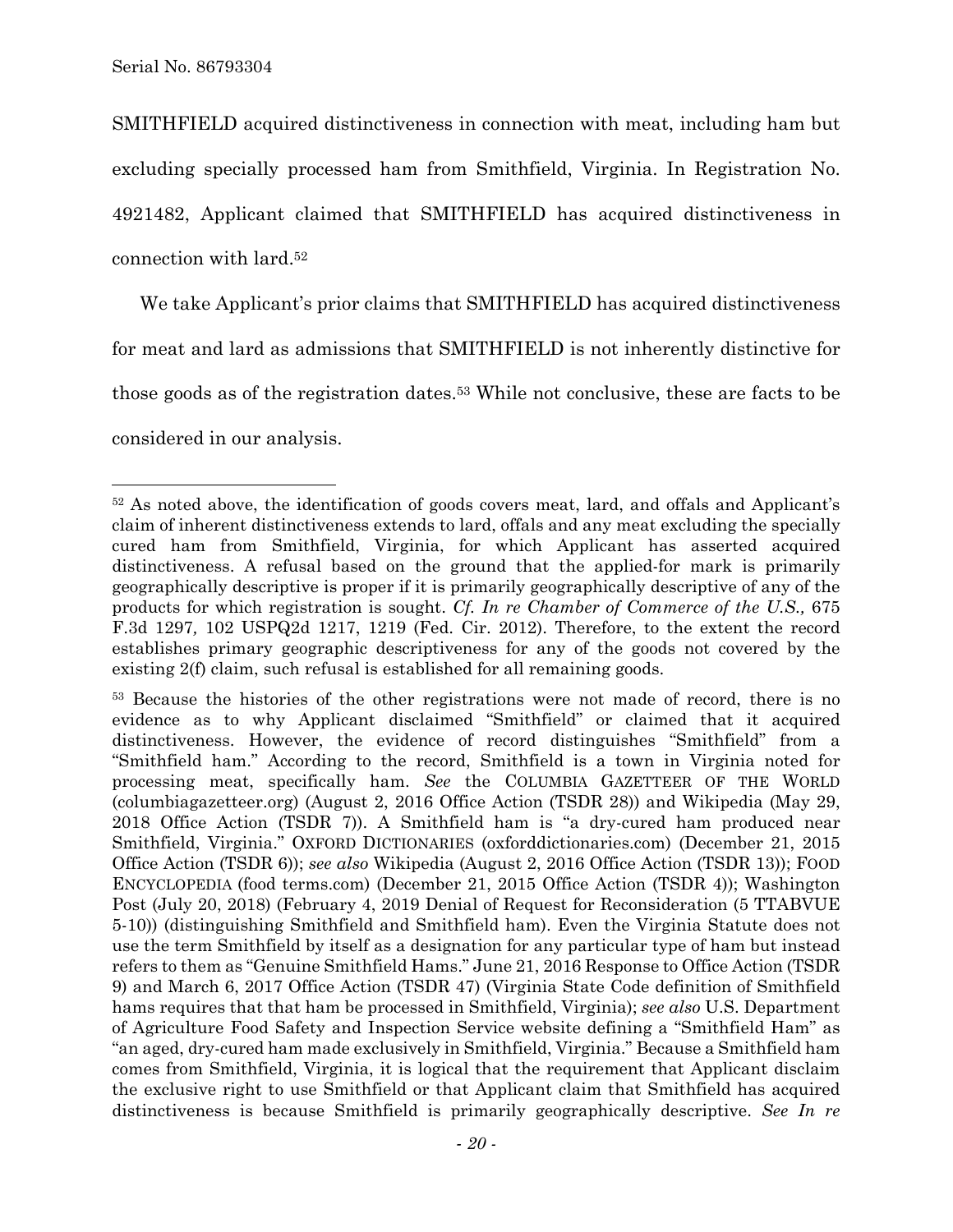It is well settled that an applicant's prior inconsistent statements in its application for registration or in another proceeding do not give rise to an estoppel in subsequent proceedings. *Institutional Wholesalers v. Saxons Shoppes, Inc.*, 170 USPQ 107 (TTAB 1971); *Textron, Inc. v. Gillette Co.*, 180 USPQ 152, 154 and cases cited therein (TTAB 1973). However, such statements constitute admissions and may be considered as evidence, albeit not conclusive evidence, of the truth of the assertions therein. *Bakers Franchise Corp. v. Royal Crown Cola Co.*, 160 USPQ 192 (CCPA 1969); *Maremont Corp. v. Airlift Corp.*, 174 USPQ 395, 396 (CCPA 1972).

*EZ Loader Boat Trailers, Inc. v. Cox Trailers, Inc.,* 213 USPQ 597, 599 (TTAB 1982), *aff'd,* 706 F.2d 1213, 217 USPQ 986 (Fed. Cir. 1983); *see also Specialty Brands, Inc. v. Coffee Bean Distributors, Inc.,* 748 F.2d 669, 223 USPQ 1281, 1283 (Fed. Cir. 1984) (applicant's earlier contrary position taken before the examining attorney as to the meaning of its mark, as demonstrated by statements in the application illustrating the variety of meanings that may be attributed to, and commercial impression projected by, applicant's mark, may be relevant); *Interstate Brands Corp. v. Celestial Seasonings, Inc.,* 576 F.2d 926, 198 USPQ 151, 154 (CCPA 1978) ("That a party earlier indicated a contrary opinion respecting the conclusion in a similar proceeding involving similar marks and goods is a fact, and that fact may be received in evidence as merely illuminative of shade and tone in the total picture confronting the decision maker. To that limited extent, a party's earlier contrary opinion may be considered relevant and competent. Under no circumstances, may a party's opinion, earlier or current, relieve the decision maker of the burden of reaching his own ultimate

*Moringa Nyugyo Kabushiki Kaisha,* 120 USPQ2d 1738, 1744 (TTAB 2016) (assuming that the cited mark is on the Supplemental Register because it is geographically descriptive).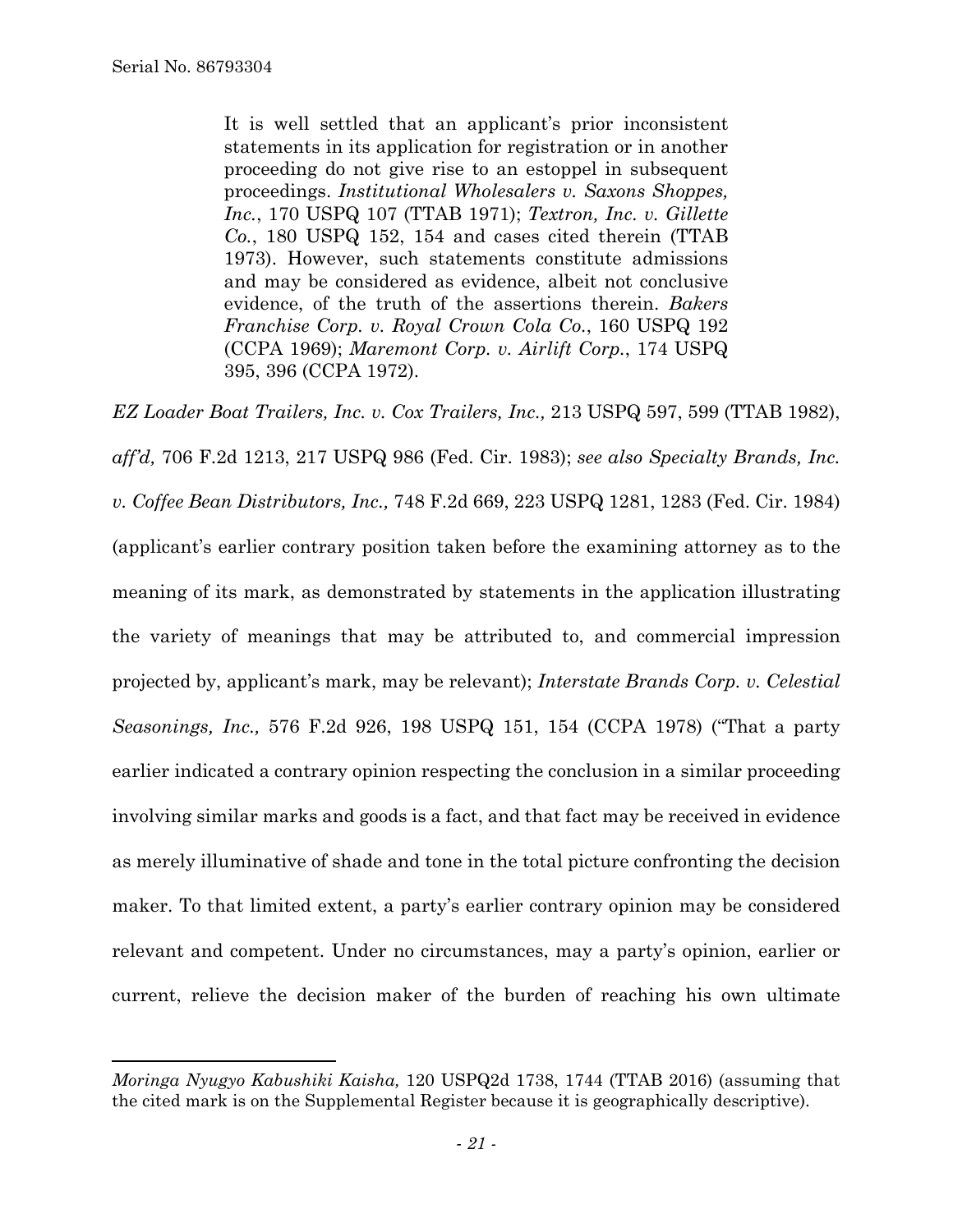conclusion on the entire record."); *Top Tobacco, L.P. v. N. Atl. Operating Co., Inc.,* 101 USPQ2d 1163, 1172 (TTAB 2011) (prior statement by itself not conclusive, but is relevant evidence in support of conclusion based on the entire record); *M.C.I. Foods, Inc. v. Brady Bunte,* 96 USPQ2d 1544, 1552 (TTAB 2010) (considered opposer's contrary position when opposer prosecuted its application noting that opposer's prior position does not relieve the Board of making its own findings of fact); *Plyboo Am., Inc. v. Smith & Fong Co.,* 51 USPQ2d 1633, 1642 (TTAB 1999) ("prior inconsistent positions may properly be considered as 'illuminative of shade and tone in the total picture' confronting the trier of fact, and thus are some evidence that 'PLYBOO' is a trademark instead of a merely descriptive term."); *compare In re John Harvey & Sons Ltd.,* 32 USPQ2d 1451, 1455 (TTAB 1994) ("Applicant's prior registrations which include disclaimers or claims of acquired distinctiveness are of little moment" because "[w]e are not privy to the files of those registrations.").54

The time for determining whether the subject matter sought to be registered is inherently distinctive is the time when registration is being sought. *See Chippendales USA,* 96 USPQ2d at 1686. Nevertheless, the Board may consider evidence of earlier uses because earlier uses can shed light on the current situation. *Id.* at 96 USPQ2d at 1687. Applicant's Registration No. 4921482 for the mark SMITHFIELD RECIPE

<sup>54</sup> Applicant's "belief" that "any consideration of past claims of acquired distinctiveness and/or disclaimers as conclusive to be inappropriate," is correct. Applicant's Brief, p. 24 (9) TTABVUE 25). As noted in the body of the decision, Applicant's past claims of acquired distinctiveness and disclaimers of the exclusive right to use SMITHFIELD are facts to be considered and weighed with the entire record in analyzing whether SMITHFIELD is primarily geographically descriptive.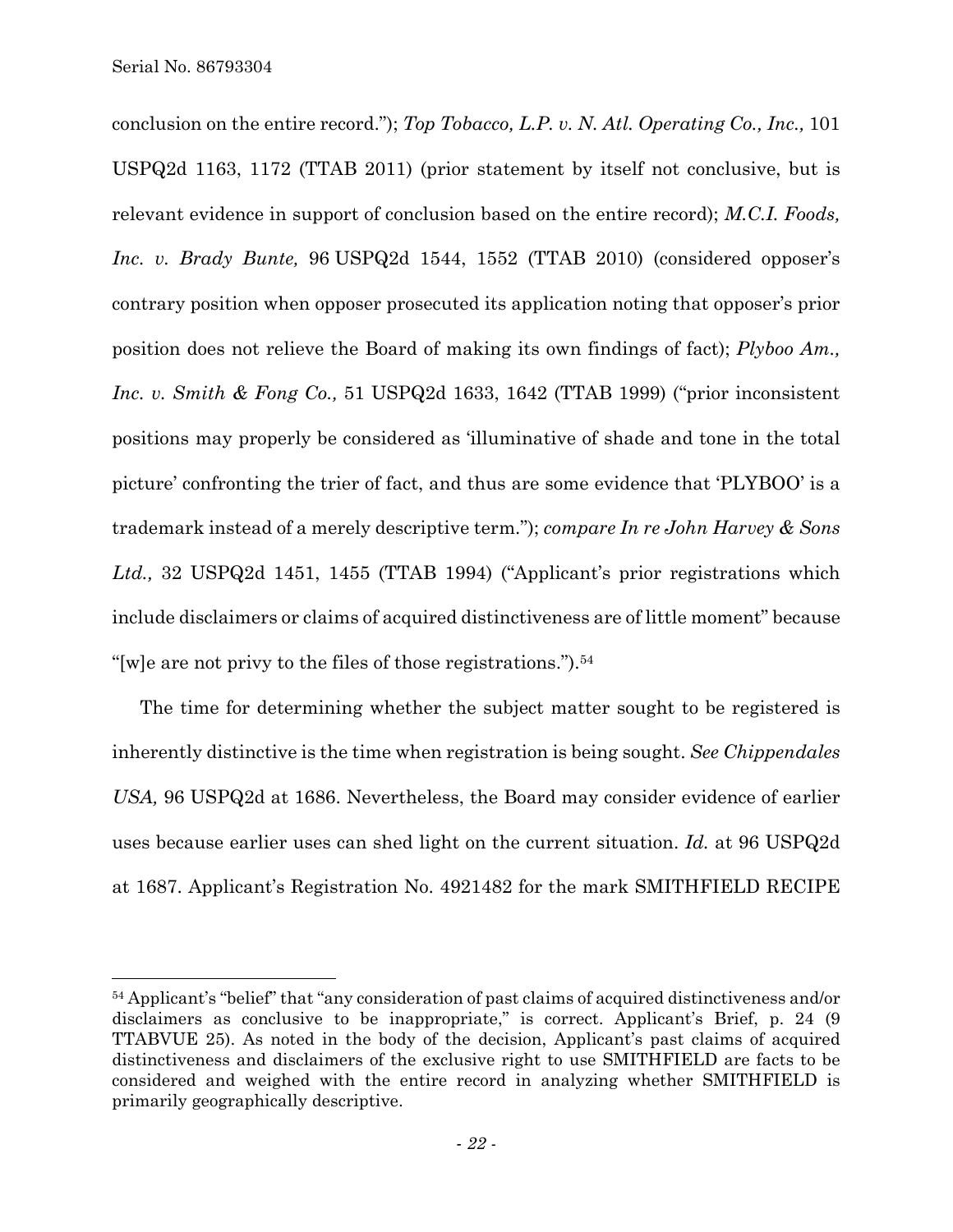READY and design for "lard; pork" registered on March 22, 2016, and Registration No. 4778928 for the mark SMITHFIELD PRIME, in standard character form, for "meat, pork" registered on July 21, 2015, and both claimed acquired distinctiveness for SMITHFIELD. Inasmuch as those registrations are relatively contemporaneous with this application, Applicant's prior registrations issued under Section 2(f) are analogous to evidence of earlier uses because they shed light on the current situation.

According to Applicant, circumstances have changed both legally and factually since it last claimed that SMITHFIELD had acquired distinctiveness so that SMITHFIELD is now an inherently distinctive mark. With respect to legal changes, Applicant argues that the Federal Circuit has discredited the USPTO's reliance on gazetteer, Wikipedia, and Internet evidence in general, citing *Newbridge Cutlery,*  113 USPQ2d at 1450.55 The Federal Circuit's analysis in *Newbridge Cutlery* is not a change in the law; rather, it is a reminder that applicants and examining attorneys must carefully consider the materials retrieved through their research, including Internet searches, and make judicious submissions of the results. *See In re Merrill Lynch, Pierce, Fenner, & Smith, Inc.,* 828 F.2d 1567, 4 USPQ2d 1141, 1143 n.1 (Fed. Cir. 1987) (quoting *Vittel*, 3 USPQ2d at 1451 ("It is indeed remarkable to see the thoroughness with which NEXIS can regurgitate a [term] casually mentioned in the news."); *In re Max Capital Ltd.,* 93 USPQ2d 1243, 1246 (TTAB 2010). In fact, the Court expressly stated that it does "not foreclose the PTO from using gazetteer entries or internet websites to identify whether a location is generally known." *Newbridge* 

1

<sup>55</sup> Applicant's Brief, pp. 7-8 (16 TTABVUE 8-9).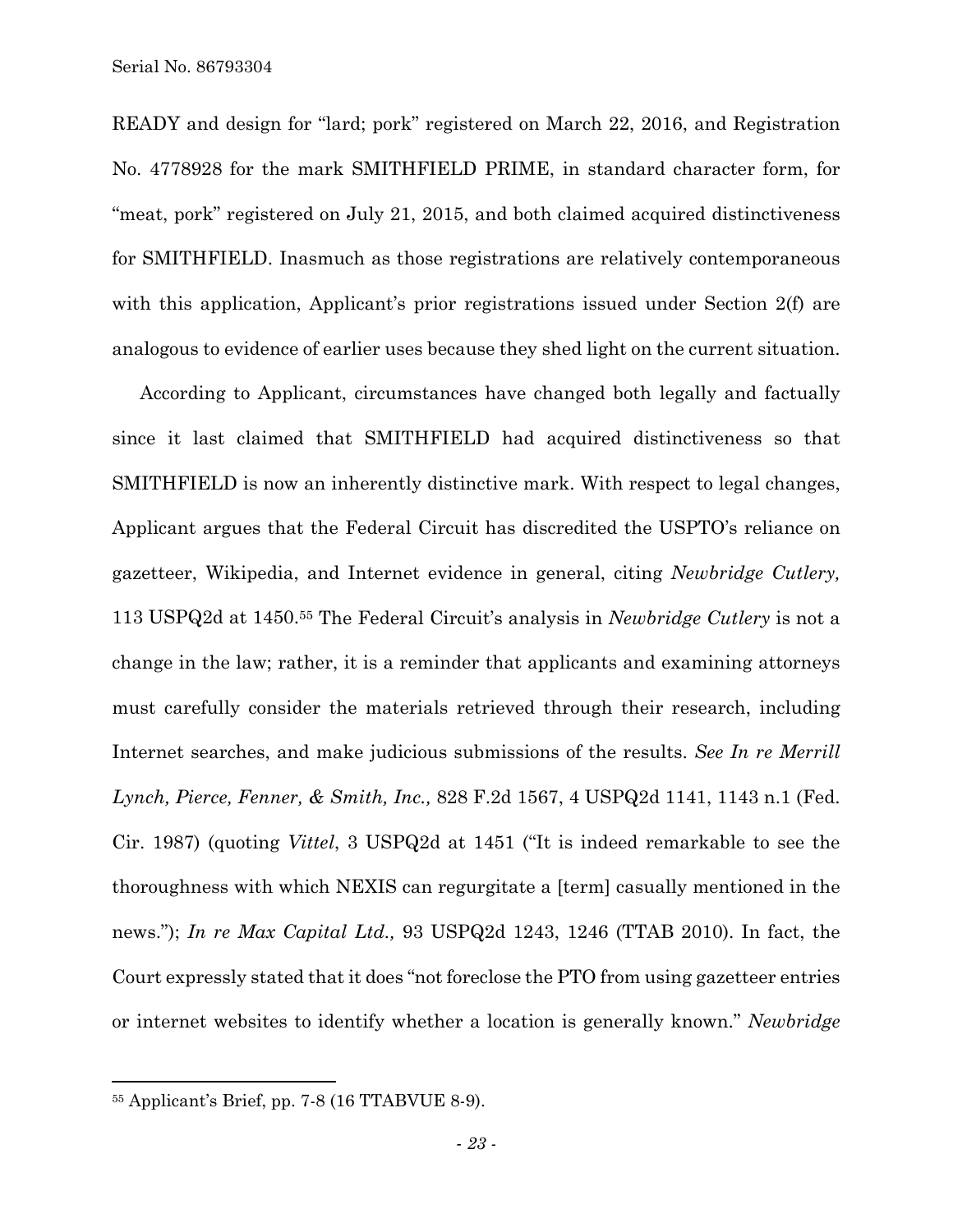*Cutlery*, 113 USPQ2d at 1450. In *Newbridge Cutlery,* the Federal Circuit found that the evidence submitted by the USPTO failed "to show the extent to which the relevant American consumer would be familiar with the locations listed in this gazetteer" and by extension the other Internet evidence. *Id.* In other words, just because a location is identified or referred to in a reference work or an Internet website does not mean that it is a generally known place to the relevant consumers. It is essential that the evidence explain or refer to facts or perceptions sufficient to lead the Board or court to the conclusion that the relevant consumers generally know the place named. Every advocate always has had this responsibility.

Turning to Applicant's argument that the factual circumstances have changed so that SMITHFIELD does not have "a primary geographic significance," Applicant states:

> In the past twelve (12) years, Applicant's national presence has continued to grow, negating any allegation that "Smithfield" as used by Applicant today would have a primary geographic significance to Smithfield, Virginia. Although Applicant began in Smithfield, Virginia in 1936 "as a pork processing operation called The Smithfield Packing Company," through "a series of acquisitions starting in 1981, [Applicant] has become the largest pork processor and hog producer in the world" with operations all over the world. (2017-02-02 Office Action Response, Ex. C (Smithfield Form 10-K) p. 3.) In 2013, Applicant merged with WH Group Ltd. allowing Applicant "to provide highquality, competitively-priced and safe U.S. meat products to consumers in markets around the world." (*Id.* p. 29  $(emphasis added).$ <sup>56</sup>

<sup>56</sup> Applicant's Brief, p. 24 (9 TTABVUE 25).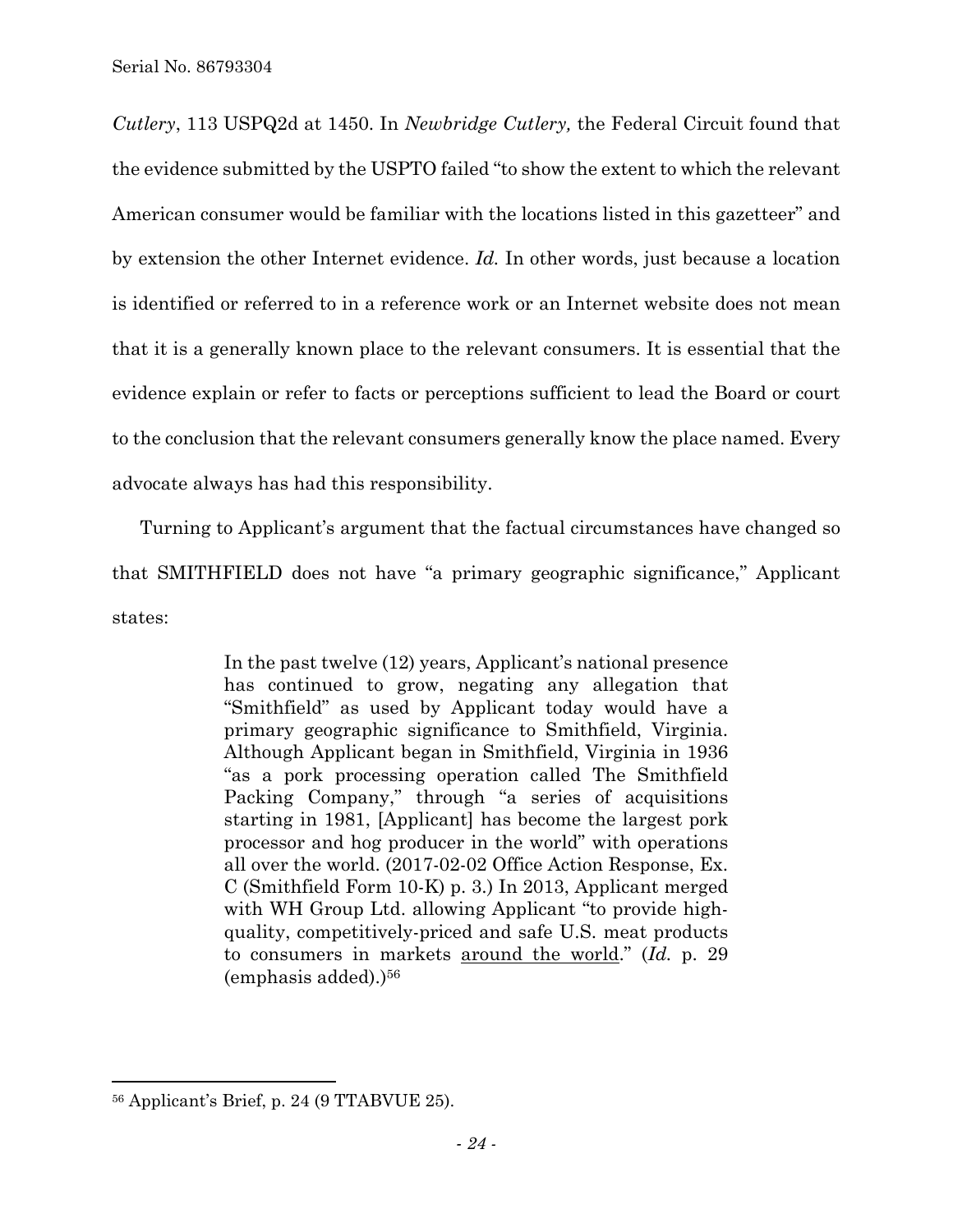There are two problems with Applicant's argument. First, Applicant's reference to the past twelve years is inapposite because those arguments are undercut by more recent registrations. Registration No. 4921482 for the mark SMITHFIELD RECIPE READY and design for "lard; pork" registered on March 22, 2016, and Registration No. 4778928 for the mark SMITHFIELD PRIME, in standard character form, for "meat, pork" registered on July 21, 2015, and both claimed acquired distinctiveness for SMITHFIELD. Accordingly, Applicant should have focused its evidence and argument on activities occurring after the dates of issuance of the registrations, March 22, 2016 or July 21, 2015, that presumably converted SMITHFIELD into an inherently distinctive mark rather than a primarily geographically descriptive term that requires a claim of acquired distinctiveness to be registered.

Second, Applicant contends that it is Applicant's renown as the largest pork processor and hog producer in the world with over \$14 billion in annual sales that is nationally known, not its geographic location in Smithfield, Virginia.57 In other words, Applicant claims that the evidence proves that the primary significance of Smithfield is Applicant, not a geographic location. Applicant's market success is relevant in establishing acquired distinctiveness under Section 2(f) of the Trademark Act, 15 U.S.C. § 1052(f). However, in this application, Applicant has not claimed the benefits of Section 2(f) (except for specially made ham from Smithfield, Virginia), and, without a formal claim of distinctiveness under Section 2(f), the evidence of Applicant's renown cannot serve as the basis for allowing registration of its mark. *Cf.* 

1

<sup>57</sup> Applicant's Brief, p. 13 (9 TTABVUE 14).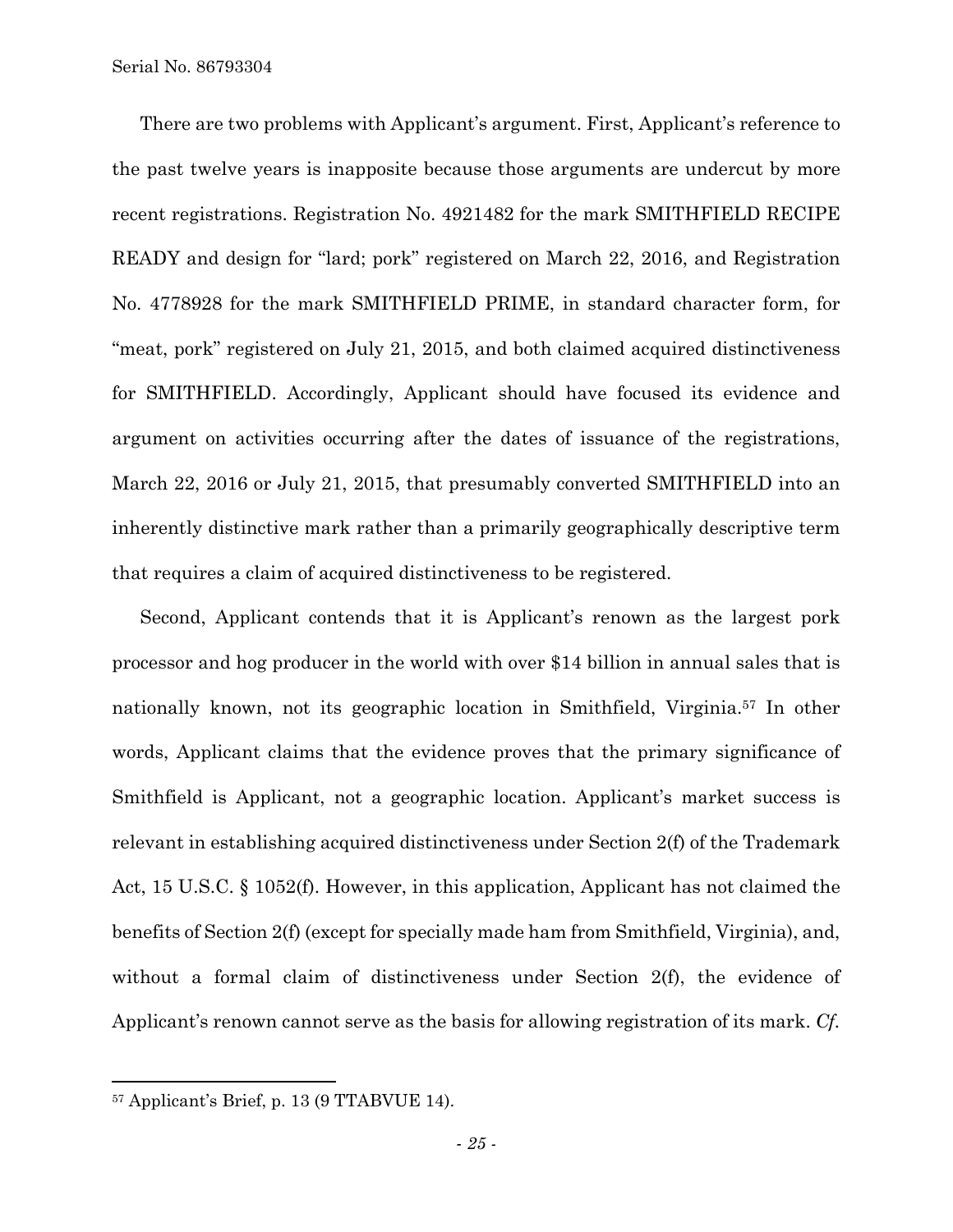*In re Peace Love World Live, LLC,* 127 USPQ2d 1400, 1404 (TTAB 2018) (because applicant did not seek registration under Section 2(f), the Board rejected applicant's argument that that the renown of applicant's business and its customers' recognition of the style of applicant's products have resulted in recognition of applicant's mark as a trademark); *In re Cazes,* 21 USPQ2d 1796, 1797 (TTAB 1991) ("[A]pplicant has not claimed the benefits of *Section 2(f)* of the Act and, without a formal claim of distinctiveness ..., evidence of fame cannot serve as the basis for allowing registration of applicant's mark."); *In re Industrie Pirelli Societa per Azioni,* 9 USPQ2d 1564, 1565 (TTAB 1988) ("Applicant has not claimed the benefits of Section 2(f) and, without a formal claim of distinctiveness under Section 2(f), the evidence of fame and prior registration cannot serve as the basis for allowing registration of applicant's mark."); *In re McDonald's Corp.,* 230 USPQ 304, 307 (TTAB 1986) ("While applicant has demonstrated a strong public association between the mark sought to be registered and applicant's restaurant services, the Board concludes that this evidence is evidence of secondary meaning and that in the absence of a claim of secondary meaning pursuant to *Section 2(f)*, registration must be refused under *Section 2(e)(3)*."). Essentially all the evidence shows that the famous Smithfield Hams must be made in Smithfield, Virginia. The renown of the Smithfield Ham and Applicant's success has helped to put Smithfield, Virginia on the map.

In addition, Applicant argues that because there are numerous other more populous cities with the name Smithfield, consumers will not associate the name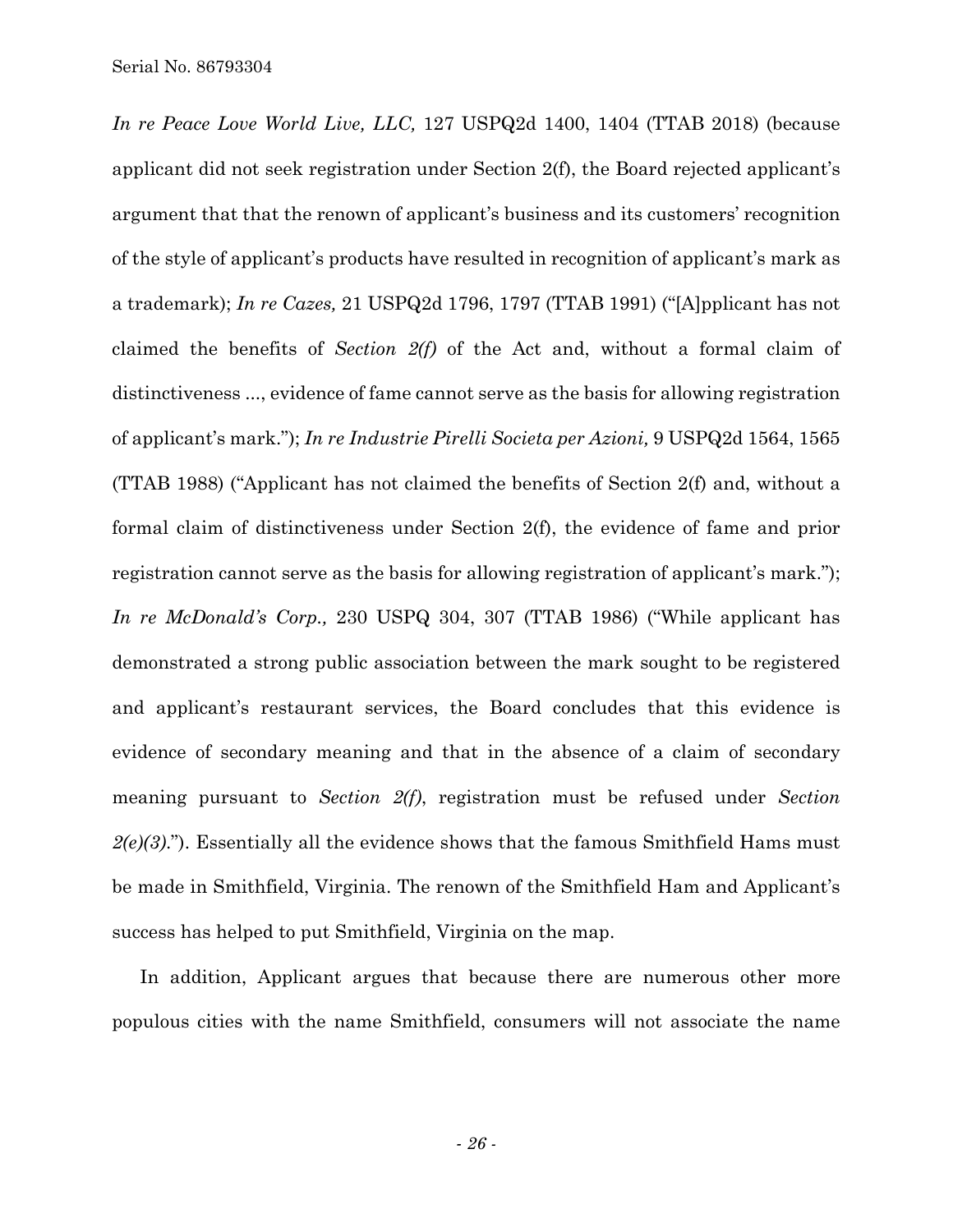"Smithfield" with Smithfield, Virginia.58 However, we must consider the impression made by the mark not in the abstract, but in connection with the goods for which registration is sought. In this case that includes meat in general, and ham in particular. As a result, evidence that "Smithfield" identifies more than one geographic location does not detract from the primary geographic significance of the name "Smithfield" in connection with Applicant's "meat, lard, offals" where, as here, the public would be likely to make a goods/place association between Smithfield, Virginia and ham.59 *See In re Loew's Theatres, Inc.,* 769 F.2d 764, 226 USPQ 865, 868 (Fed. Cir. 1985); *In re Cambridge Digital Sys.,* 1 USPQ2d 1659, 1662 (TTAB 1986).

Smithfield is a generally known geographic location where well known, if not famous, Smithfield hams are processed. Further, Applicant previously has obtained registrations for SMITHFIELD under the provisions of Section 2(f) of the Trademark Act thereby conceding that SMITHFIELD was not inherently distinctive at least at the time those registrations issued. Applicant has not provided a sufficient explanation for what has changed since the last time Applicant registered SMITHFIELD under Section 2(f) so as to obviate its effective admissions that SMITHFIELD is not inherently distinctive.

We, therefore, find that SMITHFIELD is the name of a place known generally to the public.

<sup>58</sup> Applicant's Brief, pp. 17-21 (9 TTABVUE 18-22).

<sup>59</sup> *See* the discussion infra.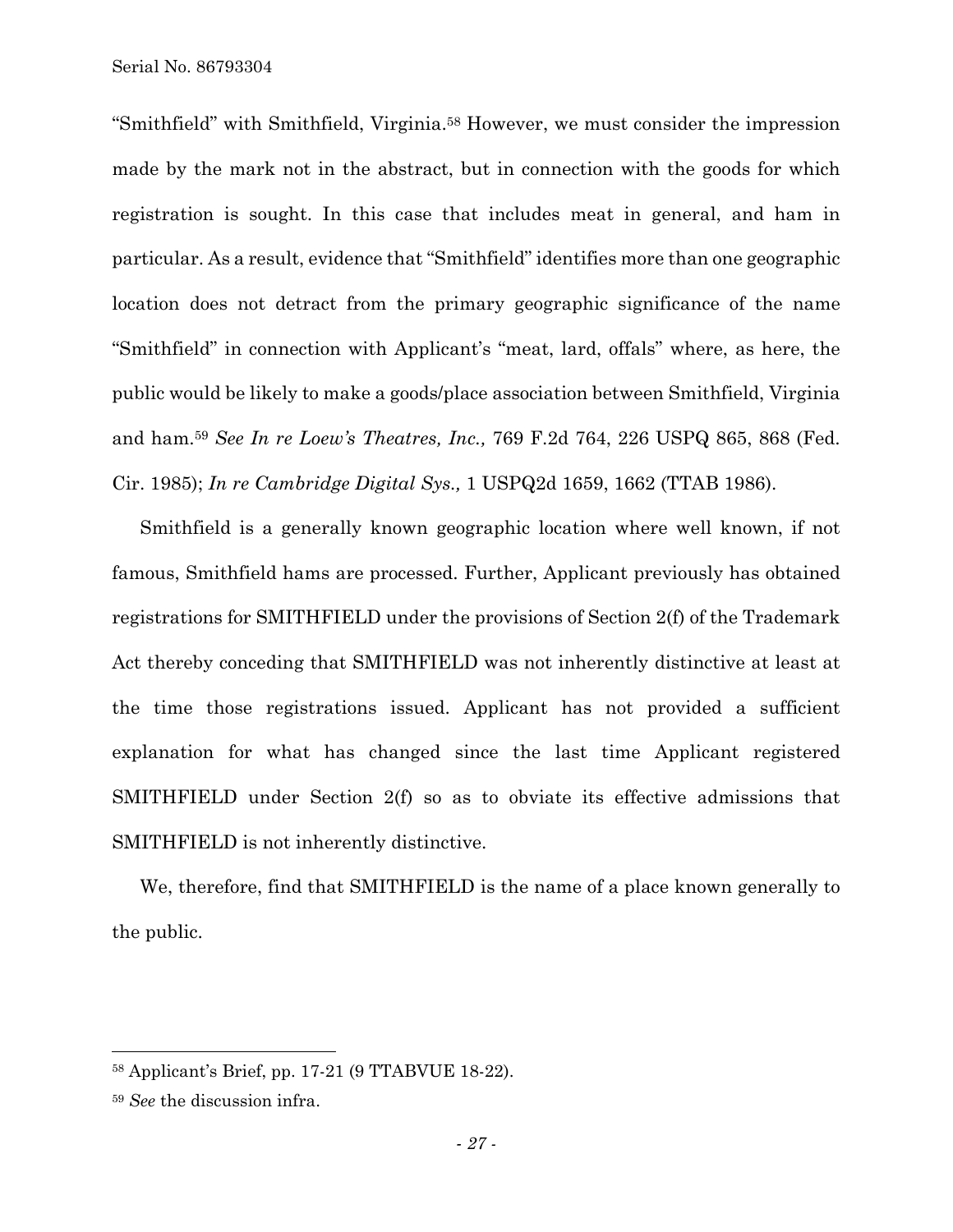$\overline{a}$ 

We now turn to whether "meat (including ham, excluding specially processed ham from Smithfield, Virginia), lard, and offals" originate in Smithfield, Virginia. The evidence shows that the goods originate in Smithfield, Virginia. For example, in its 10-K Report (January 3, 2016), Applicant states that its Smithfield, Virginia processing plant is part of its "Fresh Pork and Packaged Meats" segment whose operations include "slaughtering and cutting hogs; fresh and packaged pork products."60 "Fresh and packaged pork products" encompass more than just specially processed ham from Smithfield, Virginia. In this regard, the Washington Post (July 20, 2018), in an article about the closing of the last smokehouse in Smithfield, Virginia, reported that "[t]he huge meatpacking plants on the edge of town slaughter more than 10,000 hogs per day."61 Applicant does not dispute this evidence, nor does Applicant dispute that it has meat, lard and offals originating in Smithfield, Virginia.

We find that Applicant's meat (including ham, but excluding specially processed ham from Smithfield, Virginia), lard, and offal originate in Smithfield, Virginia.

Finally, we address whether purchasers would likely believe that the goods originate in the geographic location identified by SMITHFIELD (i.e., "a goods/place association"). The USPTO needs to show "a reasonable predicate" for its conclusion that the public would be likely to make the particular goods/place association.

<sup>60</sup> February 2, 2017 Response to Office Action (TSDR 49). Applicant has stated that it is the only commercial ham producer in Smithfield, Virginia. *See, e.g.,* September 6, 2017 Response to Office Action (TSDR 5) ("to Applicant's knowledge, Applicant is also the only commercial ham producer 'within the corporate limits of the town of Smithfield, Virginia,' so if a ham is a 'Genuine Smithfield Ham,' made per the Virginia Code, then it was made by Applicant.").

<sup>61</sup> February 4, 2019 Denial of Request for Reconsideration (5 TTABVUE 7-8).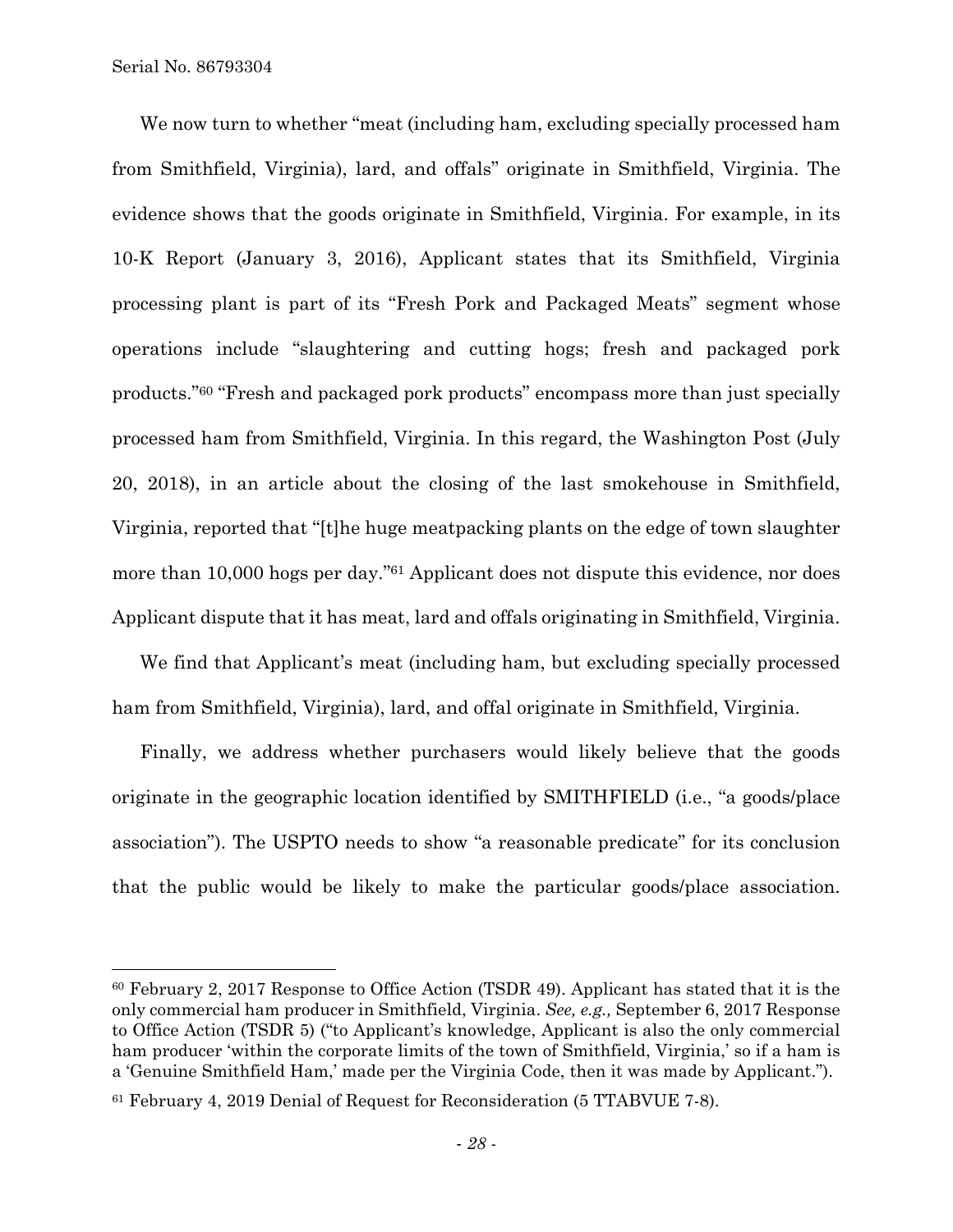*Newbridge Cutlery,* 113 USPQ2d at 1449 (quoting *In re Miracle Tuesday, LLC*, 695 F.3d 1339, 104 USPQ2d 1330, 1333 (Fed. Cir. 2012) (quoting *In re Pacer Tech*., 338 F.3d 1348, 67 USPQ2d 1629, 1631 (Fed. Cir. 2003))).

> Where, as here, a case involves goods rather than services, we have held that "the goods-place association often requires little more than a showing that the consumer identifies the place as a known source of the product." *In re Les Halles De Paris J.V.*, 334 F.3d 1371, 1374 [67 USPQ2d 1539, 1541] (Fed. Cir. 2003) (citations omitted). Therefore, to establish a goods/place association, "the case law permits an inference that the consumer associates the product with the geographic location in the mark because that place is known for producing the product." *Id.* (citation omitted).

*Miracle Tuesday,* 104 USPQ2d at 1333; *see also Loew's Theatres,* 226 USPQ at 868 ("The PTO's burden is simply to establish that there is a reasonable predicate for its conclusion that the public would be likely to make the particular goods/place association on which it relies.").

Where, as here, the geographic significance of a term is its primary significance and the geographic place is neither obscure nor remote, for purposes of  $\S2(e)(2)$ , the goods/place or services/place association may be presumed from the fact that the applicant's goods or services originate in or near the place named in the mark. *In re Spirits of New Merced, LLC*, 85 USPQ2d 1614, 1621 (TTAB 2007) (YOSEMITE BEER held geographically descriptive of beer produced and sold in a brewpub in Merced, California, the Board stating that "[s]ince the goods originate at or near [Yosemite National Park], we can presume an association of applicant's beer with the park."); *In re Joint-Stock Co. "Baik,"* 80 USPQ2d 1305 (TTAB 2006) (BAIKALSKAYA – the Russian equivalent of from Baikal or Baikal's – held primarily geographically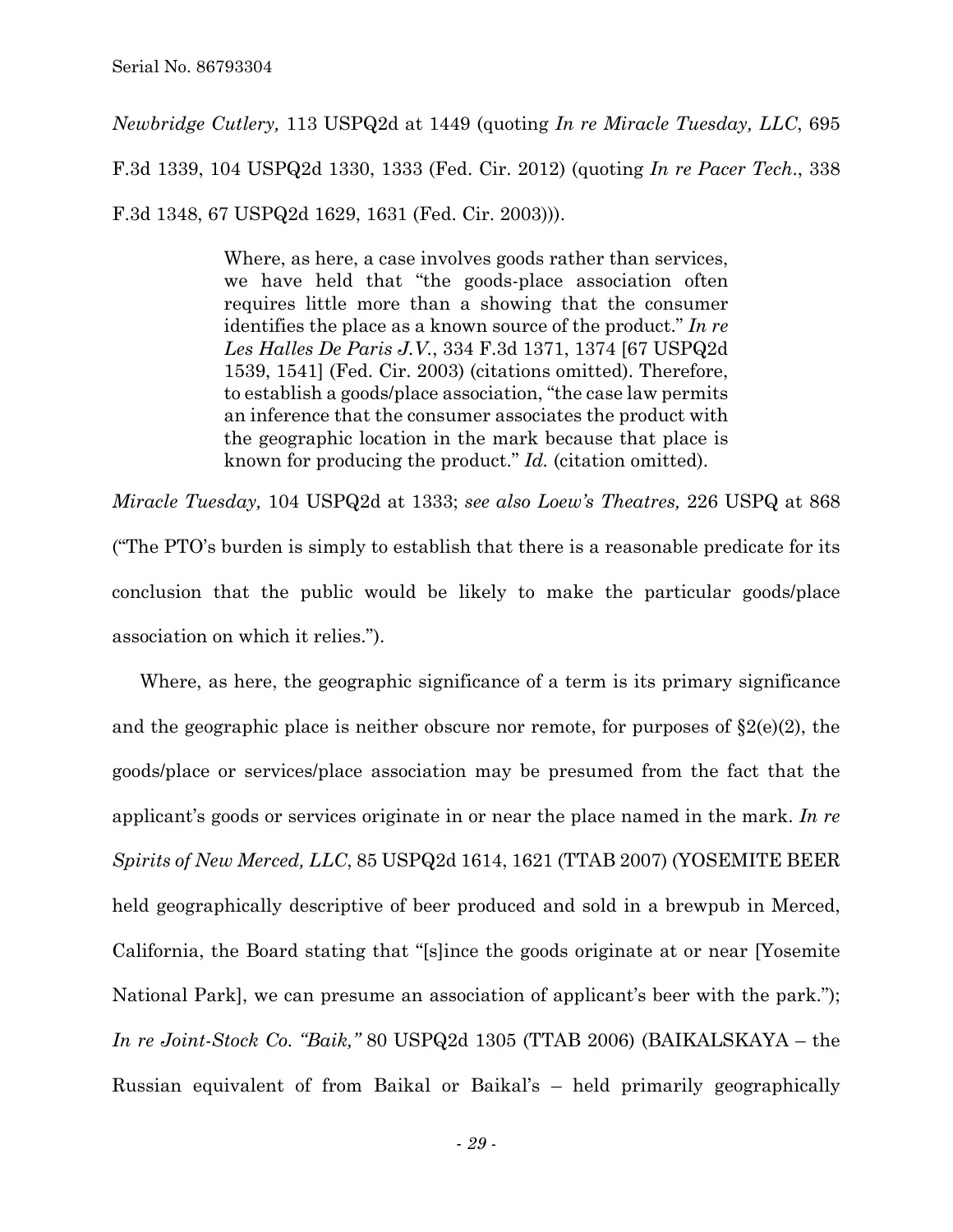descriptive of vodka made from water piped from Lake Baikal, the Board presuming a goods/place association "because applicant is located near Lake Baikal, in the city of Irkutsk."); *In re Cal. Pizza Kitchen Inc.,* 10 USPQ2d 1704 (TTAB 1988) (CALIFORNIA PIZZA KITCHEN held primarily geographically descriptive of restaurant services that originate in California); *In re Handler Fenton Westerns, Inc.*, 214 USPQ 848 (TTAB 1982) (DENVER WESTERNS held primarily geographically descriptive of western-style shirts originating in Denver). Accordingly, because, as noted above, we find that Applicant's meat (including ham, but excluding specially processed ham from Smithfield, Virginia), lard, and offal originate in Smithfield, Virginia, we presume that there is a goods/place association among the consuming public.

We further find that even without the presumption of a goods/place association, *Newbridge Cutlery,* 113 USPQ2d at 1449 ("This presumption may well be proper, but, as this case can be decided on other grounds, we do not address its propriety and leave it for another day."), the good/place association is supported by evidence.

It is undisputed that SMITHFIELD hams come from Smithfield, Virginia and that Smithfield, Virginia is known for specially processed ham from Smithfield, Virginia. However, the goods at issue are meat (excluding specially processed hams from Smithfield, Virginia), lard, and offals. Nevertheless, because Smithfield is noted for the specialty ham, in the modern marketing context, consumers expect that a geographic region noted for ham is likely to expand from its traditional products to related products such as meat (e.g., pork, bacon, spareribs, etc.), lard, and offal. *See*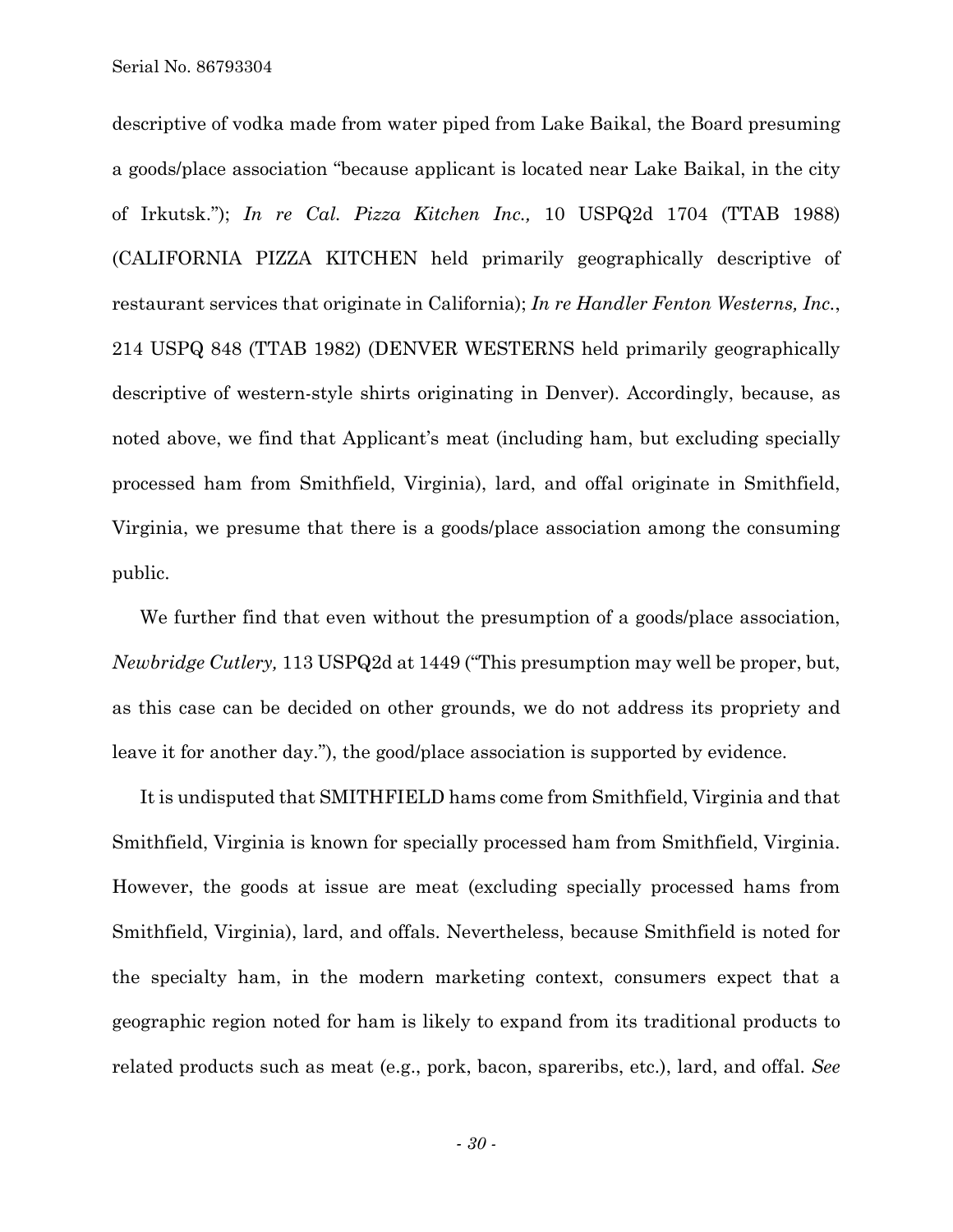*In re Save Venice N.Y. Inc.,* 259 F.3d 1346, 59 USPQ2d 1778, 1784 (Fed. Cir. 2001) ("the registrability of a geographic mark may be measured against the public's association of that region with both its traditional goods and any related goods or services that the public is likely to believe originate there.").

> In the modern marketing context, geographic regions that are noted for certain products or services actively promote and adapt their specialties to fit changing consumer needs. Thus we see no reason to believe that a modern merchant of Venice would not expand on the traditional Venetian products listed by the Board, to begin marketing products or services related to such goods. Similarly, from the consumer's perspective, we also find no reason to believe that the public strictly limits its association of a place to the geographic region's traditional products or services. Because we consider that consumers may assume that geographic regions, like other commercial actors, are likely to expand from their traditional goods or services into related goods or services, we hold that the registrability of a geographic mark may be measured against the public's association of that region with both its traditional goods and any related goods or services that the public is likely to believe originate there. The essence of the test is whether consumers are likely to be confused by the source of the related goods identified by a distinctive geographic mark.

Id. Thus, there is a reasonable predicate or basis to find that the public will believe

that meat (other than Smithfield ham), lard, and offal originate in Smithfield,

Virginia and, thus, there is a goods/place association.

**Decision:** The refusal to register Applicant's mark SMITHFIELD is affirmed.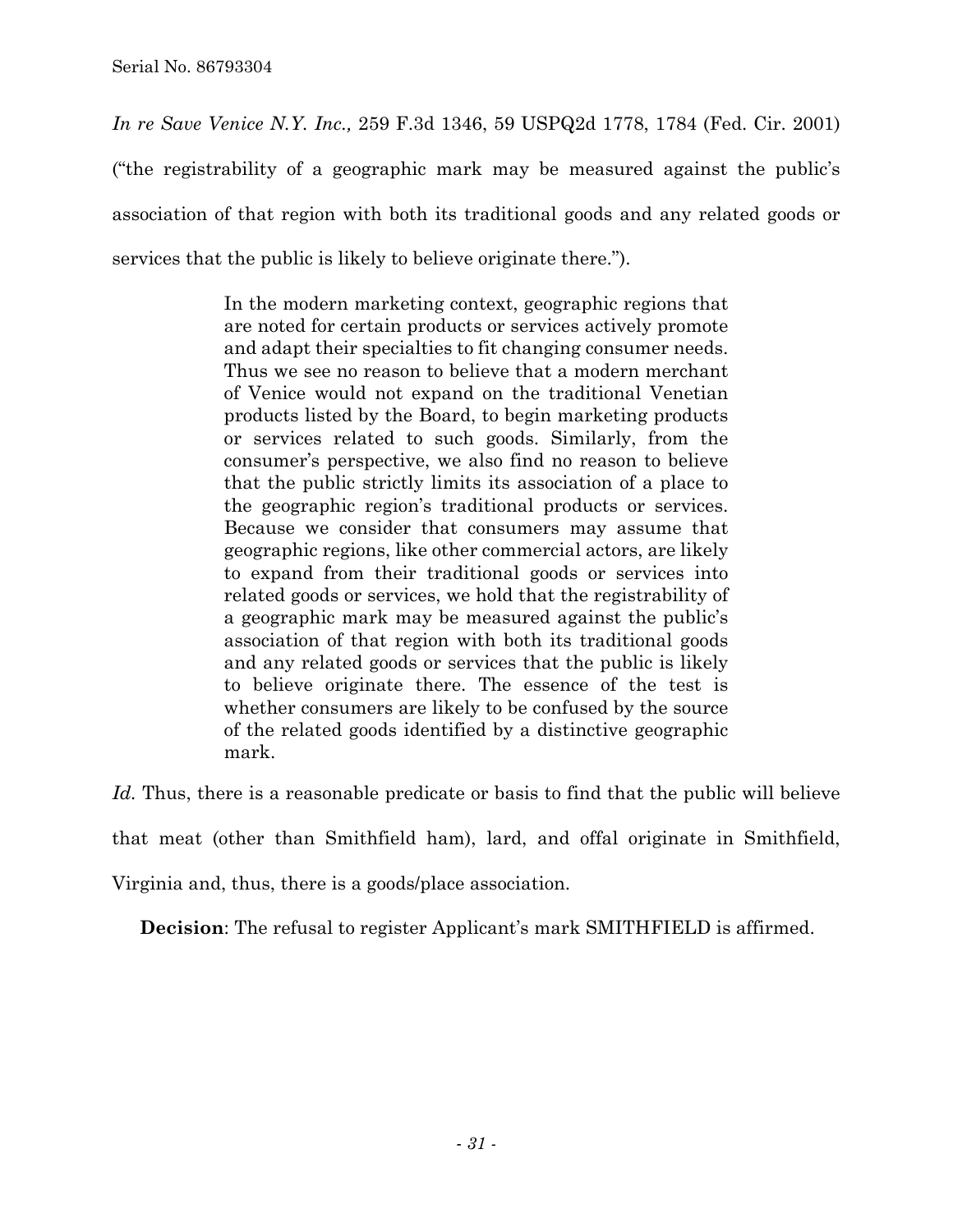Dunn, Concurring Opinion:

I join my colleagues in the decision to affirm the refusal of the mark SMITHFIELD as primarily geographically descriptive of meat, lard, and offals. I agree that Smithfield names a generally known place, that Applicant's meat, lard, and offals originate from that place, and so, the required goods/place association may be presumed. I write concurrently because I diverge from the majority in assessing the evidence corroborating the goods/place association. The majority finds the necessary goods/place association based on their finding that Smithfield is noted for a single product, the specially processed (and statutorily protected) Smithfield ham, and the finding that, under *In re Save Venice N.Y.,* consumers expect that a geographic region noted for one product is likely to expand to related products.

I disagree that Smithfield is noted only for the specially processed Smithfield ham, and find that the record, even stripped of all reference to the specially processed Smithfield ham, still would establish the necessary goods/place association between Smithfield and meat, lard and offals. Applicant is based in Smithfield, Virginia and is the biggest producer of pork products in the world, a fact listed in its SEC 10-K filing, its website, the Wikipedia entry for the Town of Smithfield, Virginia, the Town of Smithfield, VA city portal webpage, an online travel article about Smithfield, Virginia, and the Washington Post article about the company's presence in Smithfield, Virginia.62 Applicant's SEC 10-K filing states that Applicant's packaged

<sup>62</sup> February 2, 2017 Response to Office Action, TSDR 31, 166; May 29, 2018 Office Action, TSDR 7, 69; March 6, 2017 Office Action, TSDR 21; February 4, 2019 Office Action, TSDR 6.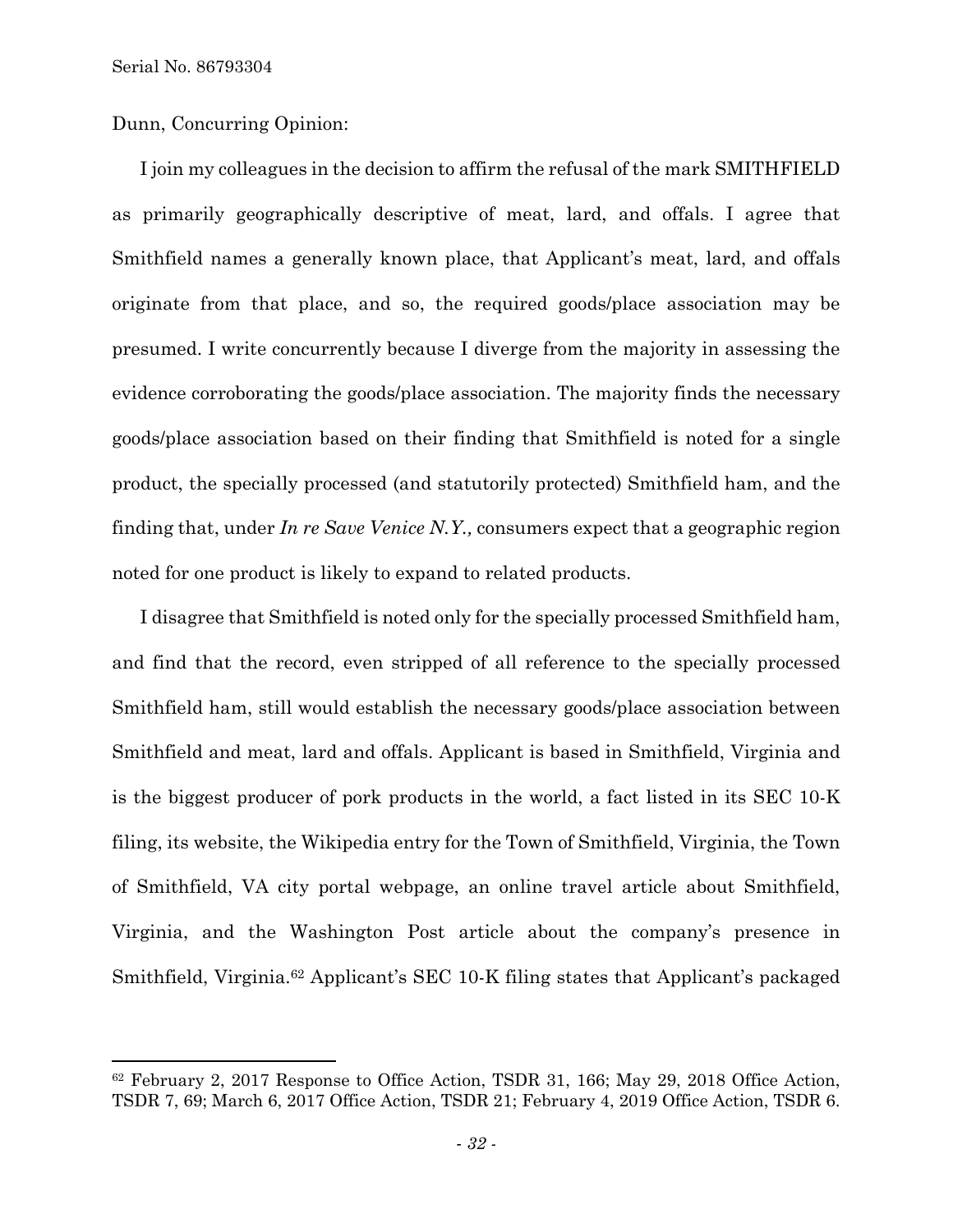meat segment sold about 3 billion pounds of packaged meat products in 2015.63 This number is not based on just the specially processed Smithfield ham; the report notes that Applicant's packaged meats include "smoked and boiled hams, bacon, sausage, hot dogs (pork, beef and chicken), deli and luncheon meats, specialty products such as pepperoni, dry meat products, and ready-to-eat, prepared foods such as pre-cooked entrees and pre-cooked bacon and sausage."64 Moreover, this number affects the U.S. consumer of meat, because the report also notes that only 3% of the volume of Applicant's packaged meats are export sales."65 The ordinary purchasers of meat, lard, and offals throughout the United States are likely to believe that the SMITHFIELD goods of Applicant, an international Fortune 500 company based in Smithfield, Virginia, originate in Smithfield, Virgini*a. See In re Compagnie Generale Mar.*, 26 USPQ2d at 1655; *In re Cambridge Digital Systems*, 1 USPQ2d at 1662.

While the evidence listed by the majority includes excerpts devoted to the Smithfield ham, the evidence listed by the majority also refers to Smithfield as known for meat processing (Columbia Gazetteer of the World), as the ham capital of the world (Wikipedia entry for Smithfield, Virginia), and as a little town obsessed with pork products (Washington Post). The majority's evidence also notes a Yelp review for Smithfield referring to its famous Virginia ham in lieu of the specially processed, or genuine Smithfield ham, and a food website noting "A lot of hams produced in

<sup>64</sup> *Id*.

l

<sup>63</sup> February 2, 2017 Response to Office Action TSDR 32.

<sup>65</sup> *Id.*